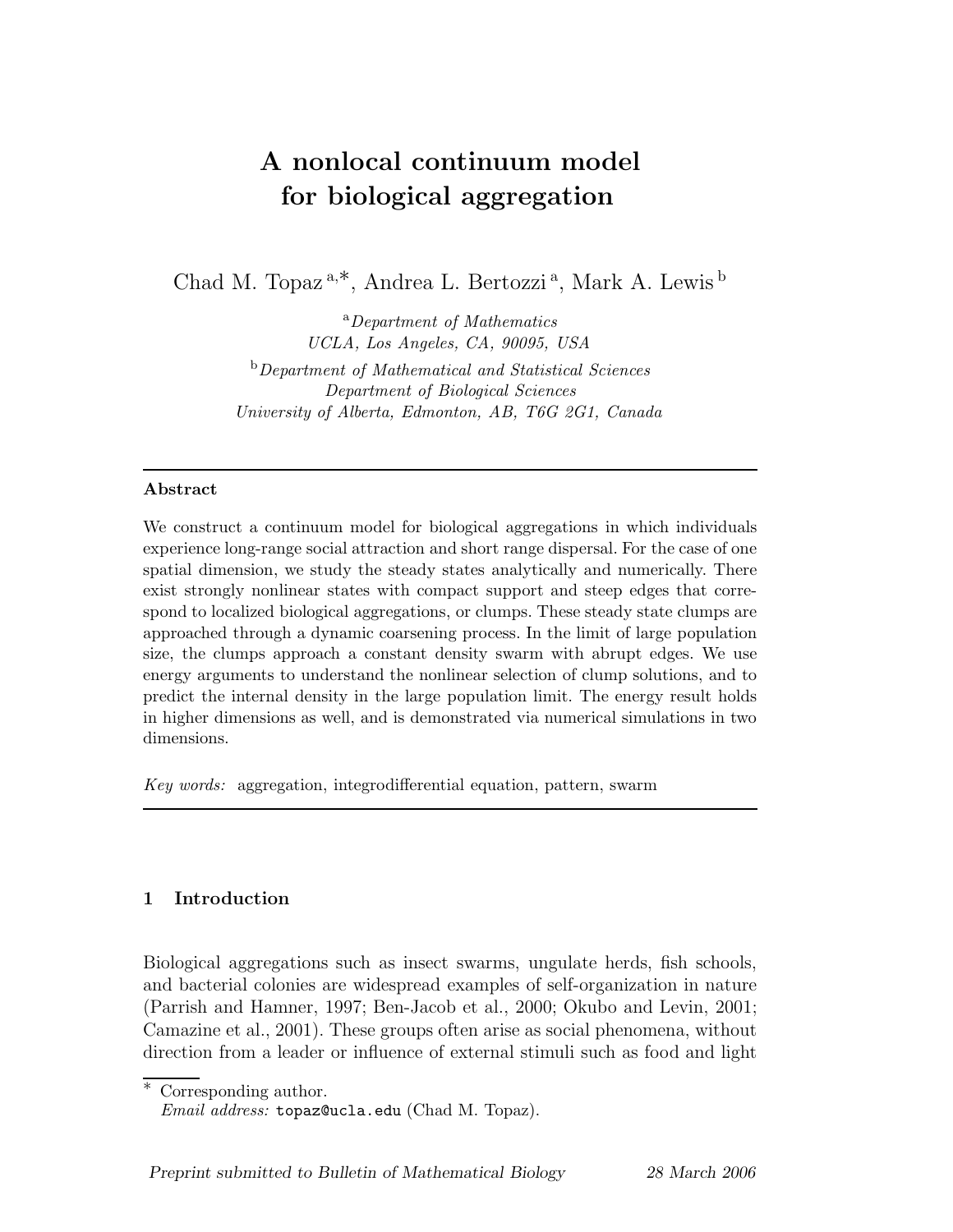sources. Social forces among organisms include attraction, for group cohesion, and repulsion, for collision avoidance (Breder, 1954; Mogilner and Edelstein-Keshet, 1999). The resulting aggregations can confer benefits such as protection and mate choice to their members (Parrish and Edelstein-Keshet, 1999).

Mathematical models of social aggregations can be classified into Lagrangian and Eulerian types. The Lagrangian approach treats each organism as a particle obeying a nonlinear difference or differential equation (Sakai, 1973; Suzuki and Sakai, 1973; Okubo et al., 1977; Vicsek et al., 1995; Grégoire et al., 2001; Levine et al., 2001; Schweitzer et al., 2001; Couzin et al., 2002; Erdmann et al., 2002; Aldana and Huepe, 2003; Erdmann and Ebeling, 2003; Grégoire et al., 2003; Mogilner et al., 2003; Parrish et al., 2003; Grégoire and Chaté, 2004). Alternatively, the Eulerian approach describes the local flux of individuals with an advection-diffusion equation for a continuum population density field (Kawasaki, 1978; Okubo, 1980; Mimura and Yamaguti, 1982; dal Passo and Demottoni, 1984; Ikeda, 1984; Alt, 1985; Ikeda, 1985; Satsuma and Mimura, 1985; Ikeda and Nagai, 1987; Hosono and Mimura, 1989; Grünbaum and Okubo, 1994; Edelstein-Keshet et al., 1998; Toner and Tu, 1998; Flierl et al., 1999; Mogilner and Edelstein-Keshet, 1999; Simha and Ramaswamy, 2002a,b; Bressloff, 2004; Topaz and Bertozzi, 2004; Tyutyunov et al., 2004). A variety of methods can be used to connect the two formulations. The usual method involves a Fokker-Planck approximation which relates the distribution of jump distances made by individuals to terms in the advection-diffusion equation (Okubo and Levin, 2001). Since the social communications between organisms often take place at large distances via sight, sound, or smell, models may be nonlocal in space (Kawasaki, 1978; Alt, 1985; Ikeda, 1985; Satsuma and Mimura, 1985; Ikeda and Nagai, 1987; Hosono and Mimura, 1989; Grünbaum and Okubo, 1994; Flierl et al., 1999; Mogilner and Edelstein-Keshet, 1999; Okubo et al., 2001; Topaz and Bertozzi, 2004).

Biological aggregations can form distinct groups with sharp edges as they move (Parrish and Hamner, 1997; Parrish and Edelstein-Keshet, 1999). We refer to this phenomenon as clumping. While clumping has been observed in two-dimensional numerical (Levine et al., 2001) and analytical (Topaz and Bertozzi, 2004) models, recent mathematical analyses of swarming behaviors (Mogilner and Edelstein-Keshet, 1999) were unable to find the same kind of clumping from one-dimensional models built on realistic assumptions about social interactions. As we will describe below, earlier one-dimensional models which support clumping behavior include assumptions about biological interactions which are unlikely to be met in nature.

Our goal in this paper is to investigate how clumping can arise in a simple, realistic nonlocal model for biological aggregation, both in one spatial dimension and in higher dimensions. Our Eulerian model is an integrodifferential conservation law with two movement terms. One describes nonlinear degenerate dif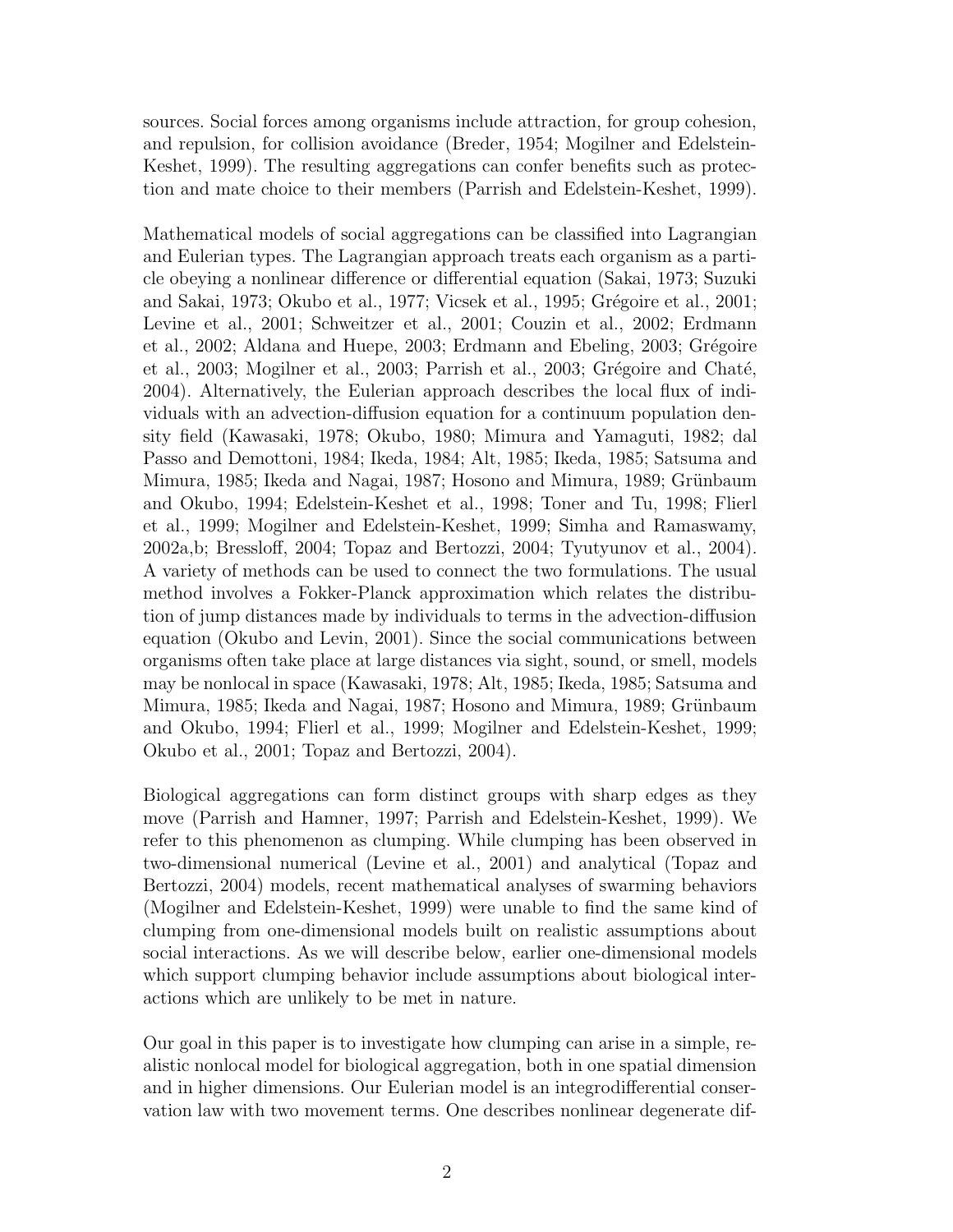fusion arising from anti-crowding behavior, and the other describes attractive nonlocal social interactions. In contrast to previous studies (Mimura and Yamaguti, 1982; Nagai and Mimura, 1983; Edelstein-Keshet et al., 1998; Mogilner and Edelstein-Keshet, 1999), we do not seek traveling solutions, which would correspond to cohesive group movement. Rather, we are concerned with stationary solutions. Our formulation relates to several earlier models that have appeared in the mathematical literature. We discuss these now, and then state our main results and outline the remainder of this paper.

Many nonlocal continuum models for biological aggregation may be cast in the form

$$
\frac{\partial \rho}{\partial t} = \frac{\partial}{\partial x} \left( D \frac{\partial \rho}{\partial x} - v_a \rho \right).
$$
 (1)

Here x is the one-dimensional space coordinate, t is time,  $\rho(x, t)$  is the local population density,  $D$  measures diffusion, and  $v_a$  is the nonlocal, densitydependent velocity.

The earliest models take D constant, and  $v_a = K * \rho$ . The asterisk denotes spatial convolution and  $K$  is an odd spatial weighting function which drops off with distance and has finite mass (Kawasaki, 1978; Grünbaum and Okubo, 1994). K models attractive social forces, which can give rise to spatial instabilities leading to a unique steady state with a non-uniform spatial distribution of the population (Grünbaum and Okubo, 1994). However, these patterns do not include clumps (aggregations with compact support).

Extensions by Mogilner and Edelstein-Keshet (1999) consider group drift by including a local, density-dependent velocity as well as by including an even component in  $K$ , giving rise to traveling swarms. These swarms are not stable over long periods of time, having a tendency to break down by losing individuals at the rear of the swarm (Mogilner and Edelstein-Keshet, 1999). However, the authors note (via analysis and numerical experiments) that nonlinear diffusion has a tendency to stabilize the swarms.

On the other hand, earlier extensions of the work of Kawasaki (1978) by Mimura and Yamaguti (1982), Nagai and Mimura (1983), Alt (1985), Ikeda (1985) and Ikeda and Nagai (1987) include density dependent (rather than constant) diffusion, still coupled to long-range advective attraction. The model of Alt (1985) is inspired by chemotactic locomotion, and includes nonlinear diffusion which is degenerate for finite  $\rho$ . In contrast, in the work of Mimura and Yamaguti (1982), Nagai and Mimura (1983), Ikeda (1985) and Ikeda and Nagai (1987), the diffusion in (1) takes the form  $D = p\rho^{p-1}$ . The parameter p determines the degree of nonlinearity of the diffusion, and may be freely varied. In all of these works, the aggregative weighting function  $K$  does not meet our previous assumptions of having a finite mass and decaying with distance. Further, it has support  $\ell$  which is either a tunable parameter (Ikeda, 1985;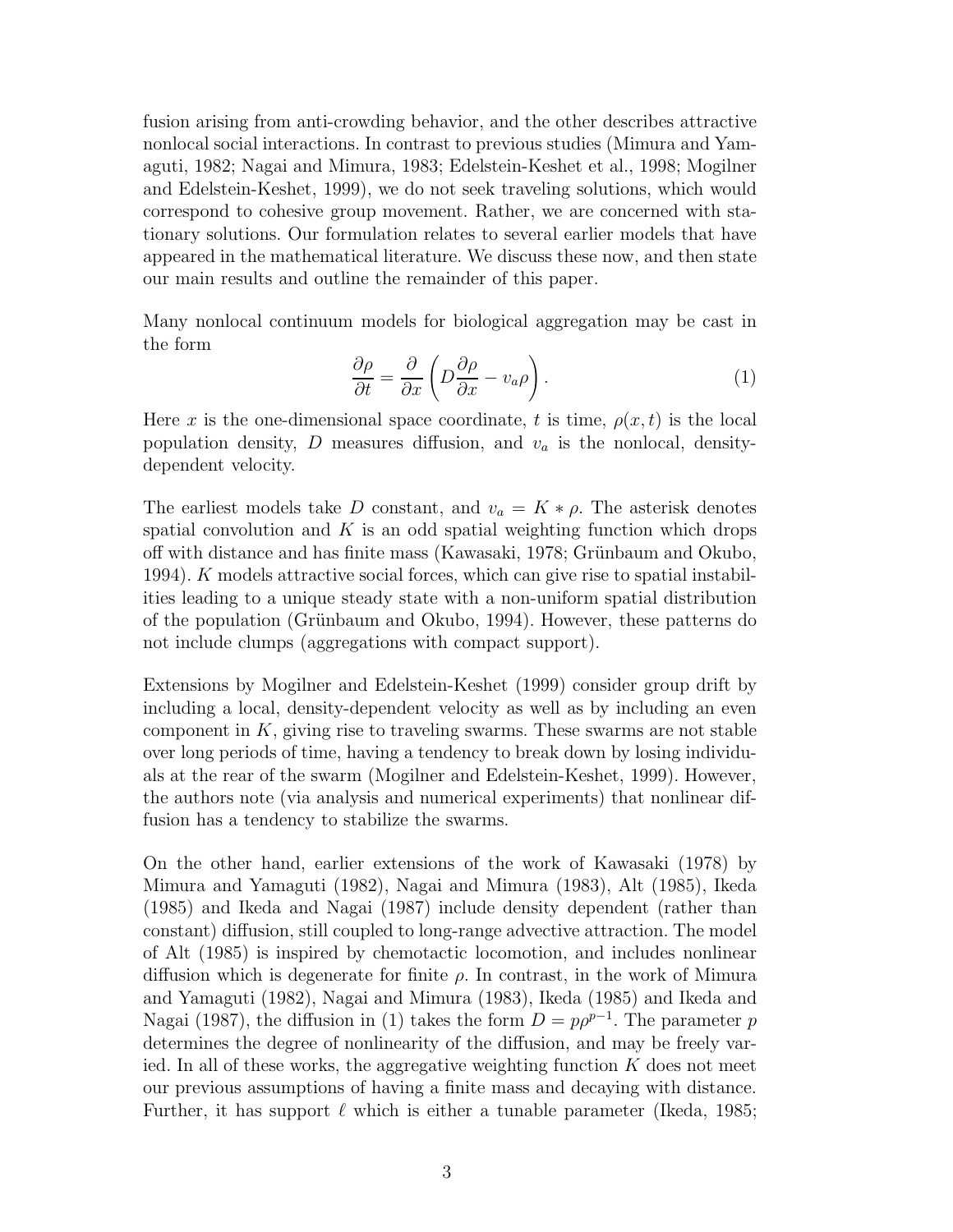Ikeda and Nagai, 1987) or is infinite (Mimura and Yamaguti, 1982; Nagai and Mimura, 1983). The model of Hosono and Mimura (1989) is similar, but adds reaction-type terms modeling logistic growth and predation. Depending on  $p$ and  $\ell$ , the nonlinear diffusion models have stationary (Ikeda, 1985; Ikeda and Nagai, 1987; Hosono and Mimura, 1989) and traveling (Mimura and Yamaguti, 1982; Nagai and Mimura, 1983) clump solutions. Although this class of models exhibits the desirable behavior of clump formation, its limitation arises from the biologically unrealistic assumption of strong attractive interactions between individuals over arbitrarily large distances.

In this paper we modify the classic model of Kawasaki (1978) to include density-dependent diffusion. We show that this modification is sufficient to give rise to clumped solutions with very sharp edges. These solutions can be understood using classical applied mathematical methods of weakly nonlinear analysis, phase plane analysis, and energy methods. Furthermore, using asymptotic and scaling arguments, we show how, in the large population size limit, the clumps have constant internal population density. The preferred density is predicted by analyzing the energy. The constant internal density property is typical of biological groups (see Parrish and Edelstein-Keshet, 1999 and the extensive discussion in Mogilner et al., 2003) but has not been found in other realistic continuum models. Our model has this property not only in one spatial dimension, but in higher dimensions as well.

The remainder of this paper is organized as follows. We formulate our model in Section 2. In Section 3, we outline its basic features, including its conservation properties, linear stability, and energy. In Section 4, we pose the model on a periodic one-dimensional domain and perform an in-depth study for a particular choice of the aggregative weighting function  $K$ . We analyze instabilities of trivial population profiles using weakly nonlinear methods. We then use phase plane methods to deduce the qualitative structure of swarm patterns. We extend the analysis of the qualitative structure through the numerical calculation of nonlinear steady-state solutions, and the construction of numerical bifurcation diagrams. Interestingly, for fixed population size, the allowed clumps solutions are not unique. We use energy methods discover which stationary solutions are preferred, allowing us to deduce the pattern selection mechanisms that drive the dynamical system. We also investigate the effects of domain size and population size, and perform numerical simulations which display the model's coarsening behavior. Section 5 contains a brief extension in which we perform numerical simulations in two spatial dimensions to show clump formation. Finally, we summarize and conclude in Section 6.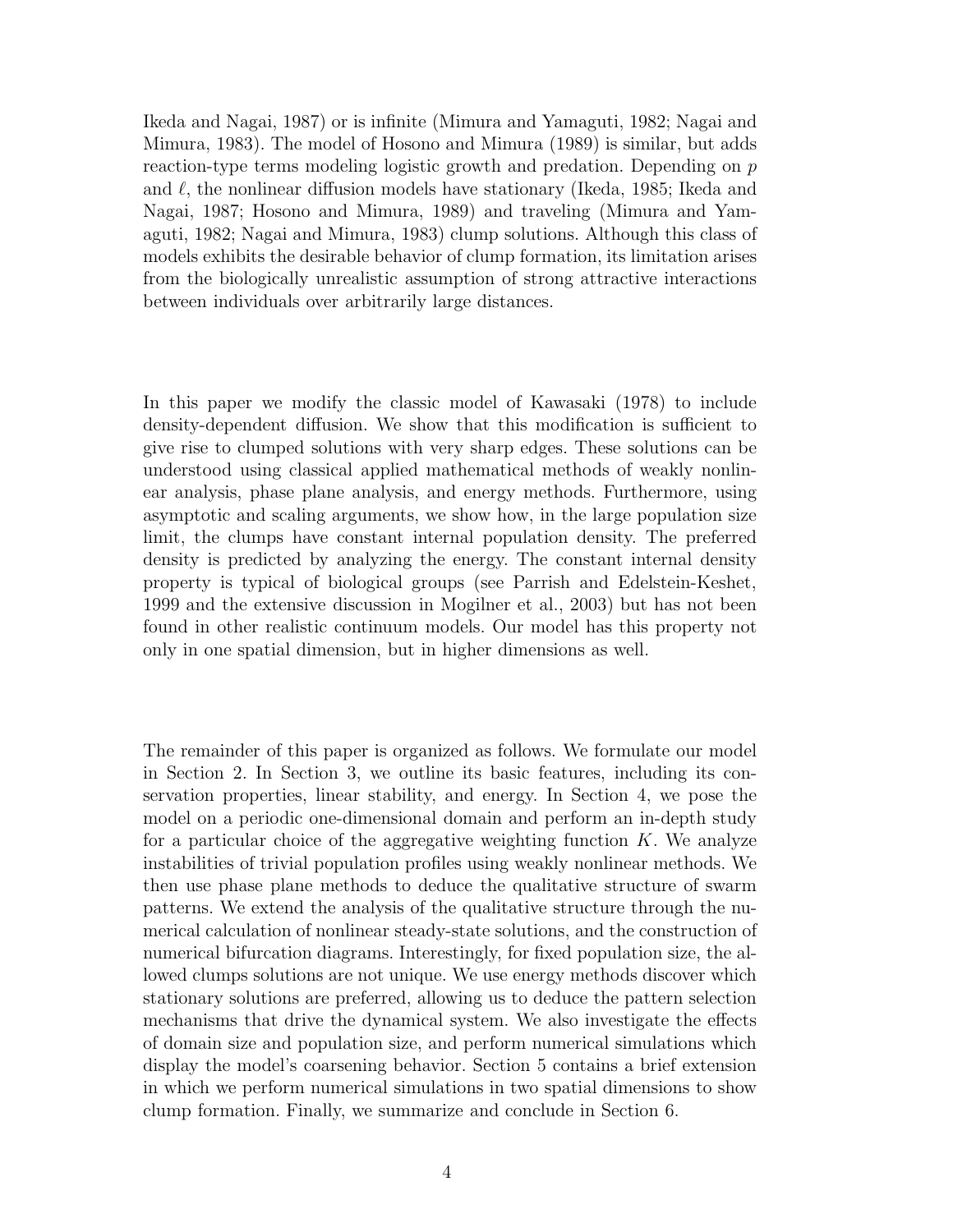#### 2 Mathematical model

Consider a population density  $\rho(\mathbf{x}, t) \geq 0$  which moves with velocity  $\mathbf{v}(\mathbf{x}, t)$ ,  $\mathbf{x}, \mathbf{v} \in \mathbb{R}^n$ ,  $t \geq 0$ . We assume that birth, death, immigration, and emigration of organisms are negligible on the time scale of interest. Then  $\rho$  satisfies the standard conservation equation

$$
\rho_t + \nabla \cdot (\mathbf{v}\rho) = 0. \tag{2}
$$

The members of the population move towards and away from each other following basic biological principles of aggregation and dispersal, i.e.

$$
\mathbf{v} = \mathbf{v}_a + \mathbf{v}_d. \tag{3}
$$

We now develop a kinematic model (Edelstein-Keshet et al., 1998; Mogilner and Edelstein-Keshet, 1999; Topaz and Bertozzi, 2004) which assumes that the attractive and dispersive velocities  $v_a$  and  $v_d$  depend only on properties of  $\rho$  at the current time.

Though the particulars of aggregation vary from species to species, the sensing mechanism responsible (e.g. sight or smell) typically has a characteristic range, which we call  $\ell$ , and degrades over distance. For simplicity, we assume that the sensing is spatially isotropic, and that organisms sense an averaged nearby population. We then associate with an individual in the population at position x the sensing function

$$
s(\mathbf{x}) = \int_{\mathbb{R}^n} K(\mathbf{x} - \mathbf{y}) \rho(\mathbf{y}) \, d\mathbf{y} \equiv K * \rho.
$$
 (4)

The  $*$  operator denotes convolution. The kernel K incorporates the sensing range and degradation for the particular species under consideration. We assume, without loss of generality, that K is normalized such that  $\int_{\mathbb{R}^n} K(\mathbf{x}) d\mathbf{x} =$  $\ell^n$ . Individuals aggregate by climbing gradients of the sensing function  $s(\mathbf{x})$ . We denote the species-specific characteristic attractive movement speed by  $V$ . The attractive velocity, then, is

$$
\mathbf{v}_a = \frac{V\ell}{\alpha} \nabla (K * \rho). \tag{5}
$$

Here,  $\alpha$  is a characteristic density. Dimensional arguments dictate that the factor of  $\ell/\alpha$  must appear, so that  $v_a$  has the correct units of velocity. Since density has units of number of organisms per unit space, we form the characteristic density

$$
\alpha = \frac{1}{\ell^n}.\tag{6}
$$

That is to say, we take the characteristic density to be the one for which the spacing between organisms is the characteristic sensing range.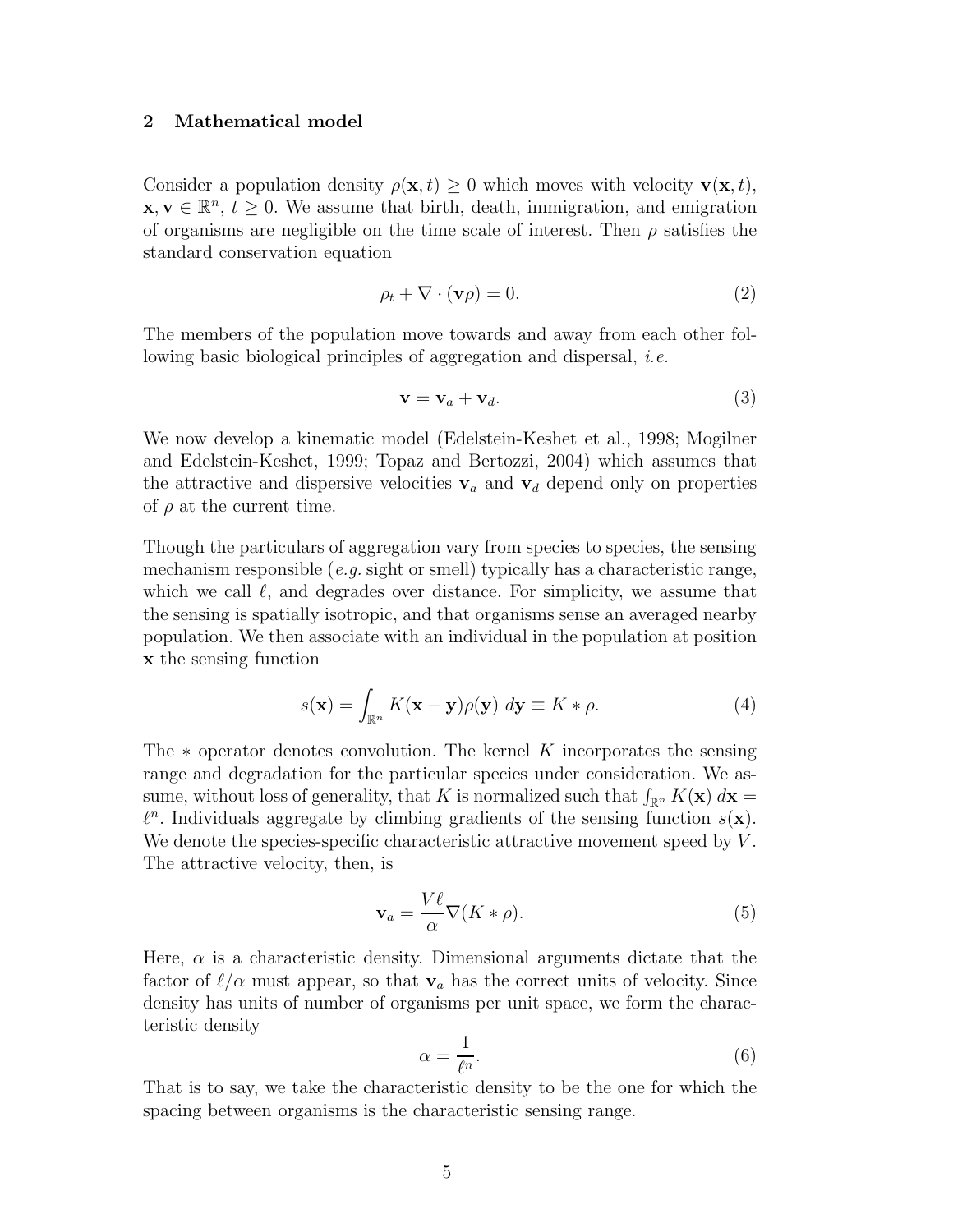Dispersal is assumed to arise as an anti-crowding mechanism, and operates over a much shorter length scale (Breder, 1954; Mogilner and Edelstein-Keshet, 1999). Correspondingly, we take it to be spatially local and in the opposite direction of population gradients. Moreover, anti-crowding motion is assumed to decrease as the population thins. The simplest model describing these effects is linear in both  $\rho$  and  $\nabla \rho$ , *i.e.* 

$$
\mathbf{v}_d = -\frac{Vr\ell}{\alpha^2} \rho \nabla \rho \tag{7}
$$

Here,  $r$  quantifies the ratio of typical aggregative to repulsive velocities. The factor of  $\ell/\alpha^2$  arises from dimensional arguments, similar to those above for the aggregative velocity.

Combining  $(2)$ ,  $(3)$ ,  $(5)$ ,  $(6)$  and  $(7)$ , we obtain an integrodifferential equation for  $\rho$ , namely

$$
\rho_t + \nabla \cdot \left( V \ell^{n+1} \rho K \ast \nabla \rho - V r \ell^{2n+1} \rho^2 \nabla \rho \right) = 0 \tag{8}
$$

where we have used the commutativity of convolution and differentiation. This model is related to the one-dimensional models proposed by Mimura and Yamaguti (1982), Nagai and Mimura (1983), Ikeda (1985) and Ikeda and Nagai (1987) (those models may be put in the same form as ours by using commutativity of differentiation and convolution). In those models, the dispersal rate is a (tunable) power of the density, and the sensing kernels  $K$  grow linearly in space with a possible cutoff at a finite range (Ikeda, 1985; Ikeda and Nagai, 1987). Our model is also similar to that in Mogilner and Edelstein-Keshet (1999). However, there, the aggregation and repulsion effects depend directly on the same sensing function. Our goal in this paper is to present a model that is valid in higher dimensions and incorporates biologically reasonable assumptions about aggregation and dispersal, in particular that the former occurs on a longer scale than the latter.

We rescale the variables as  $\tilde{x} = (1/\ell)x$ ,  $\tilde{t} = (V/\ell)t$ ,  $\tilde{\rho} = (1/\alpha)\rho$  and let  $K(\tilde{x}) = K(x)$ . Substituting into (8) and dropping the tildes for convenience, we arrive at the dimensionless governing equation

$$
\rho_t + \nabla \cdot (\rho K * \nabla \rho - r \rho^2 \nabla \rho) = 0.
$$
\n(9)

Due to our rescaling, the characteristic distance of attraction in  $K$  is now one, and  $\int_{\mathbb{R}^n} K(\mathbf{x}) d\mathbf{x} = 1$ .

As previously discussed, K should reflect that biological sensory mechanisms have limited spatial extent. Common choices (Mogilner and Edelstein-Keshet, 1999; Okubo et al., 2001) include the decaying exponential and the characteristic function: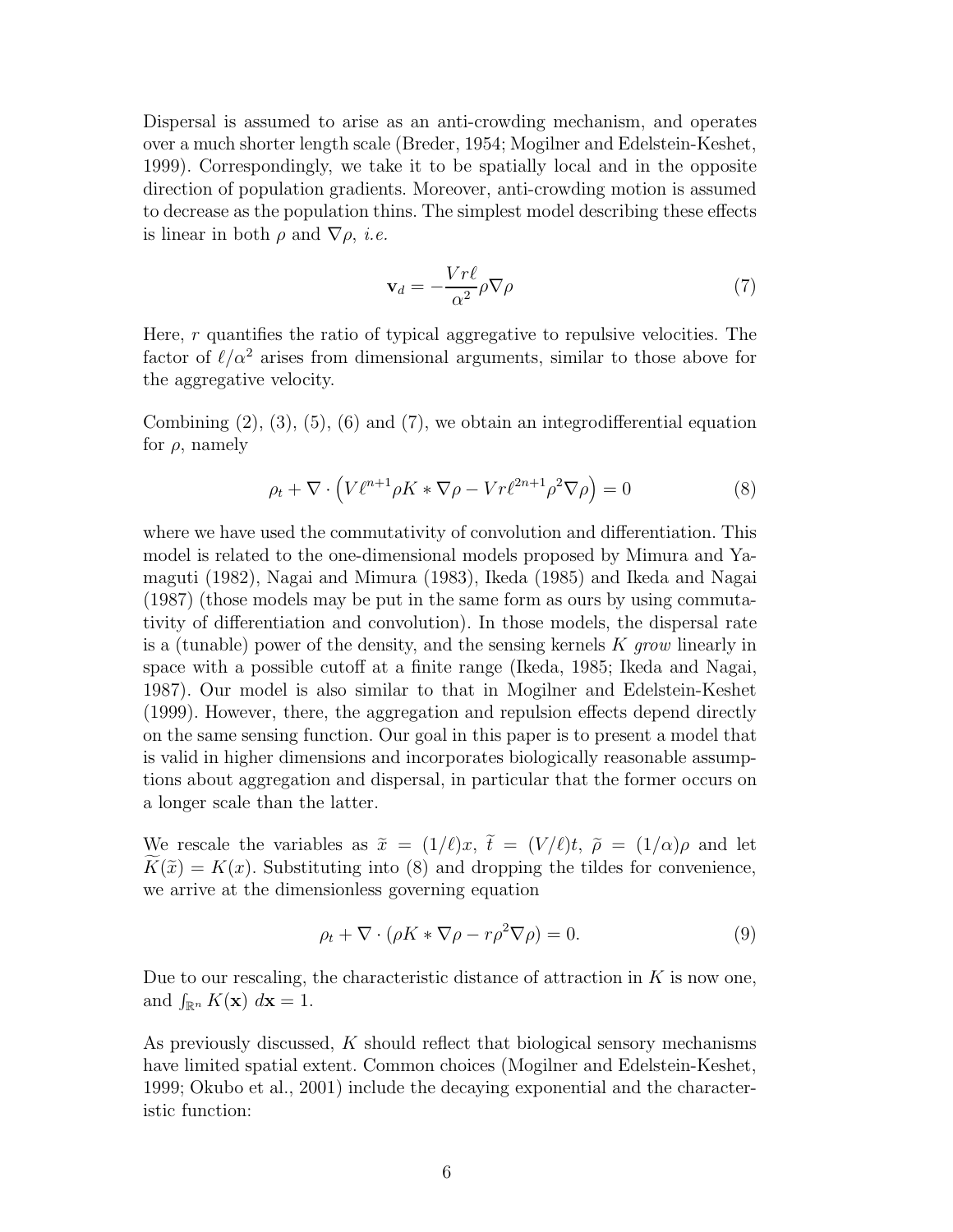$$
K_n^e(\mathbf{x}) \equiv \alpha_n e^{-|\mathbf{x}|}, \qquad \alpha_n = \begin{cases} 1/2, & n = 1 \\ 1/(2\pi), & n = 2 \\ 1/(4\pi^2), & n = 3 \end{cases} \tag{10a}
$$
\n
$$
K_n^e(\mathbf{x}) \equiv (1/2^n) \chi_{S^n}, \qquad S^n = \begin{cases} [-1, 1], & n = 1 \\ [-1, 1] \times [-1, 1], & n = 2 \\ [-1, 1] \times [-1, 1] \times [-1, 1], & n = 3 \end{cases} \tag{10b}
$$

The exponential function  $K_n^e$  arises from assuming a constant rate of transmission failure of sensory data per unit distance  $(i.e.$  the constant hazard function assumption). More complex behavioral models for  $K_n^e$  also include differential weighting given to stimuli received from different distances. The characteristic function  $K_n^c$ , on the other hand, arises under the assumption of an identical response to all individuals within a fixed distance.

In order to fully define the model, we must specify a domain D along with suitable boundary conditions for (9). We consider three choices. The first is no flux boundary conditions, which implies that the members of population cannot enter or leave the domain. The second choice is periodic boundary conditions, which are mathematically convenient. For this case, the kernel K must be modified to be periodic in order for the model to make sense. The final choice is to solve the problem in free space, *i.e.*  $D = \mathbb{R}^n$ , which corresponds to a biological population with no nearby physical barriers. In Section 4 we present a case study in one spatial dimension with periodic boundary conditions. In that section, we discuss how this choice also includes the case of no flux boundary conditions, and how it may be used to approximate the free space problem.

#### 3 Basic model characteristics

The n-dimensional model (9) has a number of useful general properties which we describe in this section. In particular, we discuss conservation properties of the model and its linear stability. We also show the existence of a Lyapunov functional (or energy) which is dissipated under the dynamics of the governing equation (9). This is, to our knowledge, the first time such an energy has been introduced. We use the energy later to understand the selection of nonlinear swarm states, and to obtain a quantitative prediction of the equilibrium population density for large swarms.

Conservation of moments. We first discuss the model's conservation properties (temporarily restricting attention to the free space problem, *i.e.*  $D =$  $\mathbb{R}^n$ ). By construction (see Section 2) (9) conserves the zeroth moment of  $\rho$ , namely the total population size or *mass*  $M = \int_D \rho \, d\mathbf{x}$ . Equation (9) also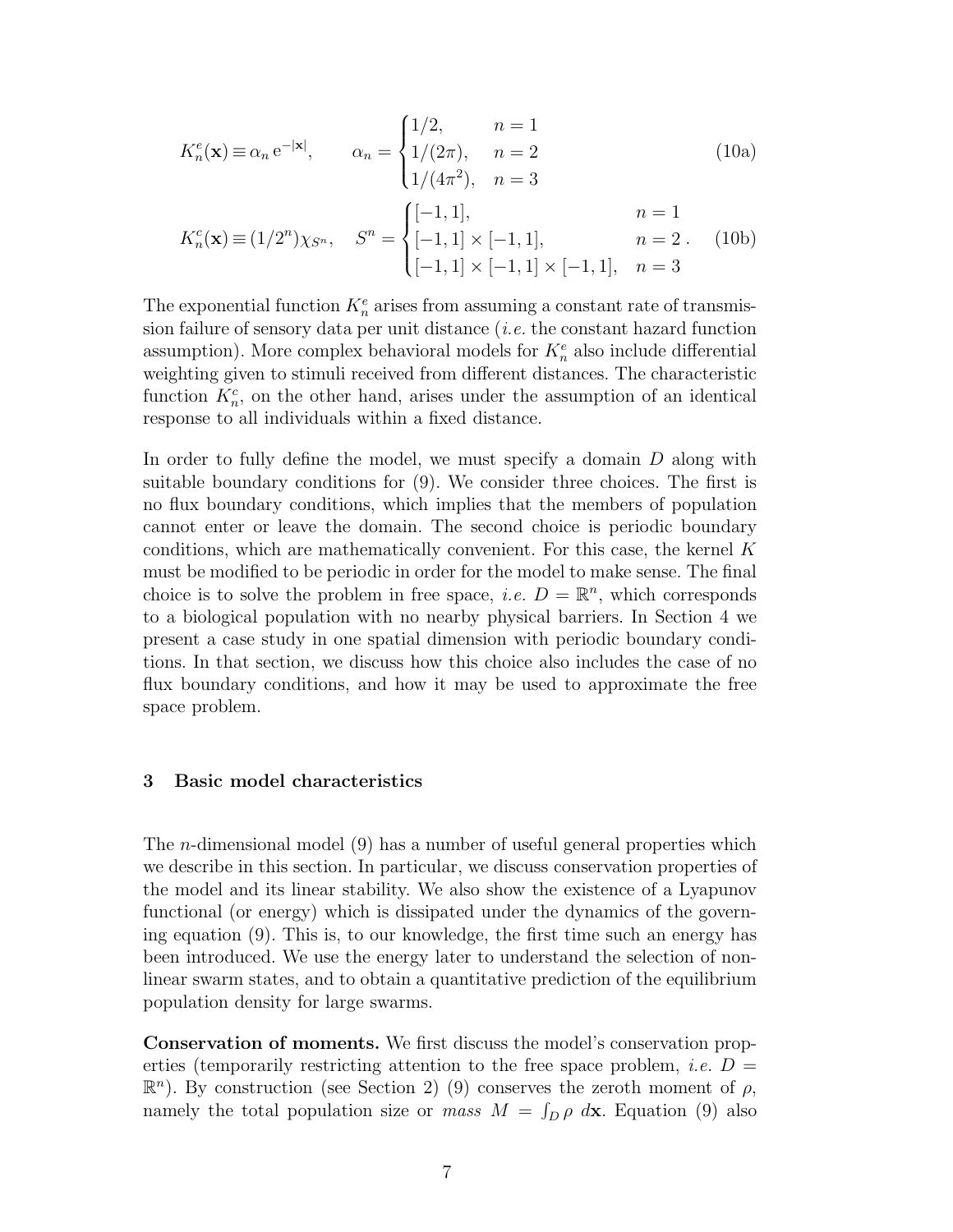conserves the first moment, or scaled center of mass,  $M^{(1)} = \int_D \mathbf{x} \rho \ d\mathbf{x}$ . For convenience, we define the inner product  $(\mathbf{a}, \mathbf{b}) = \int_D \mathbf{a} \cdot \mathbf{b} \, d\mathbf{x}$ , where the dot product must be interpreted appropriately in the case that a and/or b are scalars. To show that  $M^{(1)}$  is conserved, we consider

$$
M_t^{(1)} = (\rho_t, \mathbf{x}) \tag{11a}
$$

$$
= (-\nabla \cdot [\rho K * \nabla \rho - r\rho^2 \nabla \rho], \mathbf{x})
$$
\n(11b)

$$
= (\rho K * \nabla \rho - r\rho^2 \nabla \rho, 1) \tag{11c}
$$

$$
= (\rho K * \nabla \rho, 1) - (r\rho^2 \nabla \rho, 1) \tag{11d}
$$

$$
= (\rho K * \nabla \rho, 1) - (r \nabla \rho^3 / 3, 1) \tag{11e}
$$

$$
= (K \ast \nabla \rho, \rho) - 0 \tag{11f}
$$

where we have assumed that there is no population contained at infinity. Equation (11b) comes from substituting  $(9)$ , and  $(11c)$  and  $(11f)$  come from integration by parts. We then note that  $(K * \nabla \rho, \rho) = (\nabla [K * \rho], \rho) = -(K * \rho, \nabla \rho)$ by commutativity of differentiation and convolution, and integration by parts. Also, we have that  $(K * \nabla \rho, \rho) = (\nabla \rho, K * \rho) = (K * \rho, \nabla \rho)$  since the convolution may be moved across the inner product. Since  $(K * \rho, \nabla \rho) = -(K * \rho, \nabla \rho)$ ,  $M_t^{(1)} = 0$  and hence the center of mass is conserved. It follows directly that (9) does not support any solution, including unidirectional traveling solutions, in which the population undergoes a net translation. Such solutions could exist if we included additional advective terms, for instance those due to gradients in food sources. We omit such advective terms since we are primarily interested in studying the balance of aggregative and dispersive effects. Equation (9) does not conserve higher moments. For instance, the spread of the population is free to change under the dynamics of (9), and indeed, will do so as the populations clumps (see Section 4.4).

Linear stability. Equation (9) admits steady states with constant density  $\rho_0 \geq 0$ . To analyze their stability, we let  $\rho = \rho_0 + \hat{\rho}e^{i\mathbf{q}\cdot\mathbf{x} + \sigma t}$  where **q** is a perturbation wave vector and  $\sigma$  is the linear growth rate. Note that the admissible q depend on the chosen boundary conditions. For the free space problem,  $q \in \mathbb{R}^n$ . For the case of periodic boundary conditions, *i.e.* when D is n-torus of size  $L, q \in \mathbb{Z}^n \cdot 2\pi/L$ . For the case of no-flux boundary conditions,  $q \in \mathbb{Z}^n \cdot \pi/L$ . Substituting into (9) and retaining only the terms linear in  $\hat{\rho}$ , we obtain the dispersion relation

$$
\sigma(q) = \rho_0 q^2 (\widehat{K}(q) - r \rho_0). \tag{12}
$$

where  $q = |\mathbf{q}|$  and  $\widehat{K}$  denotes the Fourier transform of K. Note that  $\sigma(0) = 0$ for all  $\rho_0$  due to the conservative structure of (9) (Cross and Hohenberg, 1993). We determine the neutral stability curve  $q(\rho_0)$  by setting  $\sigma = 0$  in (12). Figure 1 shows examples for  $n = 1$  spatial dimension in free space. We consider both choices of interaction kernel from (10a), for which  $\widehat{K}_1^e = 1/(1+q^2)$  and  $\widehat{K}_1^w = (1/q)\sin(q)$ . For the latter case,  $\widehat{K}_1^w$  is oscillatory, so there may be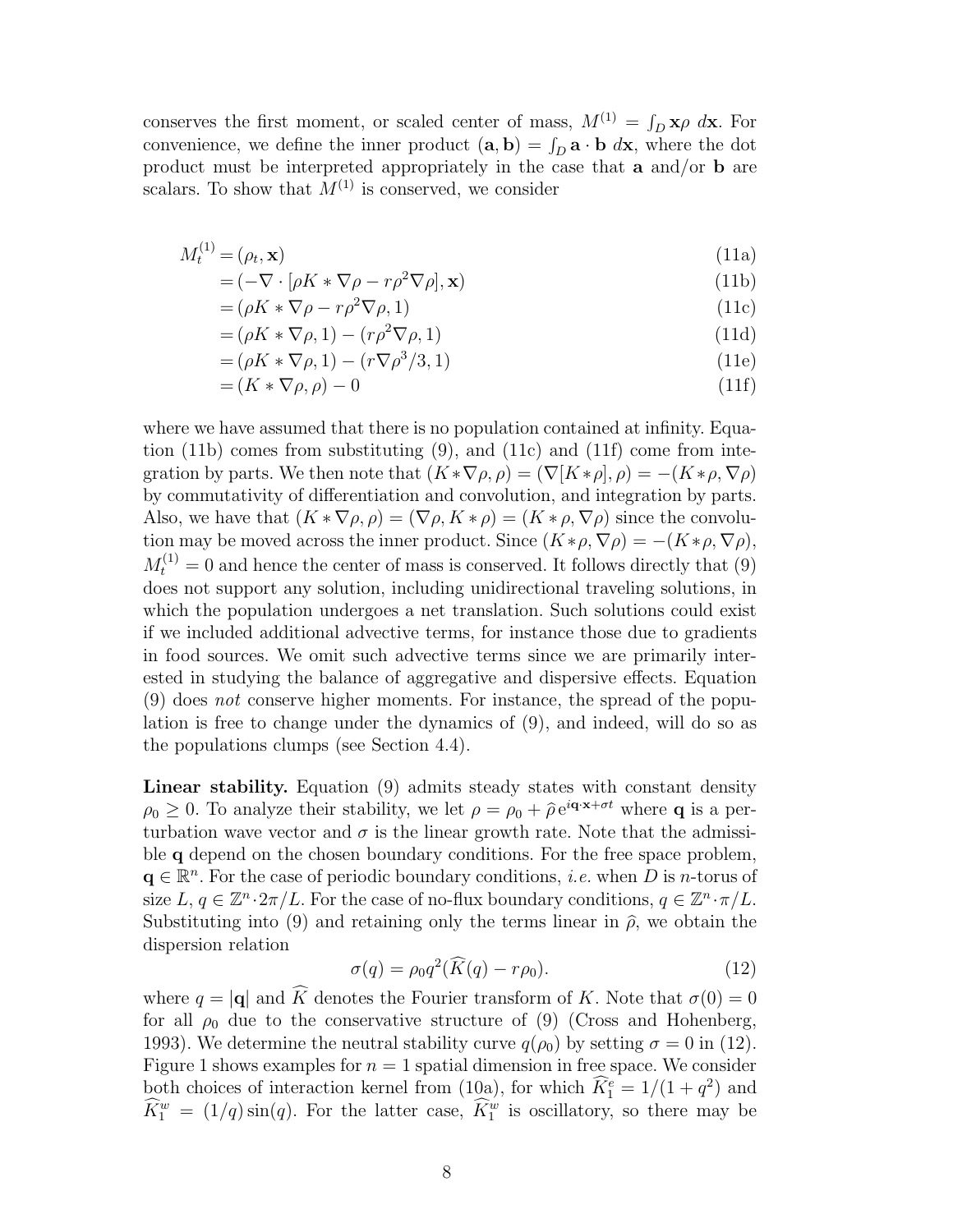

Fig. 1. (a) Neutral stability curve for (9) calculated from the dispersion relation  $\sigma(q)$ in (12) with  $K = K_1^e$  from (10a). The region below the curve corresponds to linear instability. (b) Like (a), but with  $K = K_1^w$  from (10a). Since  $K_1^w$  is discontinuous,  $\sigma(q)$  is oscillatory and the neutral curve has multiple branches. The regions inside the curves correspond to linear instability. For both (a) and (b),  $r = 1$  in (9).

multiple bands of unstable q which are manifest as the multi-branch curve in Figure 1b. The former case will be considered in Section 4.

Energy. Finally, we note that (9) possesses a Lyapunov function or energy

$$
E(\rho) = \int_{D} \frac{r}{3} \rho^3 - \rho K \ast \rho \ d\mathbf{x}
$$
 (13)

where the first term arises from avoidance and the second from aggregation. This energy is dissipated under the dynamics of (9). To see this, we note

$$
E_t = (\rho_t, r\rho^2) - (\rho_t, K * \rho) - (\rho, K * \rho_t)
$$
\n(14a)

$$
= (\rho_t, r\rho^2) - (\rho_t, K * \rho) - (\rho_t, K * \rho)
$$
\n(14b)

$$
= (\rho_t, r\rho^2) - 2(\rho_t, K * \rho) \tag{14c}
$$

$$
= (\rho_t, r\rho^2 - 2K * \rho) \tag{14d}
$$

$$
= (-\nabla \cdot [\rho K \ast \nabla \rho - r\rho^2 \nabla \rho], r\rho^2 - 2K \ast \rho)
$$
\n(14e)

$$
= (\rho K \ast \nabla \rho - r \rho^2 \nabla \rho, 2r \rho \nabla \rho - 2K \ast \nabla \rho)
$$
\n(14f)

$$
= -2 \int_D \rho (|K \ast \nabla \rho| - r\rho |\nabla \rho|)^2 \, d\mathbf{x} \le 0 \tag{14g}
$$

where  $(14b)$  follows from moving the convolution across the inner product, (14e) follows from substituting (9), (14f) follows from integration by parts, and the inequality in (14g) follows since  $\rho \geq 0$  because it is a density. Although Lyapunov functions appear in earlier analysis of one-dimensional swarming models (Alt, 1985), the particular energy (13) has not been discussed before. This non-convex functional is composed of a positive avoidance term  $\int_D \frac{1}{3}$  $\frac{1}{3}$  $\rho^3 d\mathbf{x}$ and a negative aggregation term  $-\int_D \rho K * \rho \ d\mathbf{x}$  which have different nonlin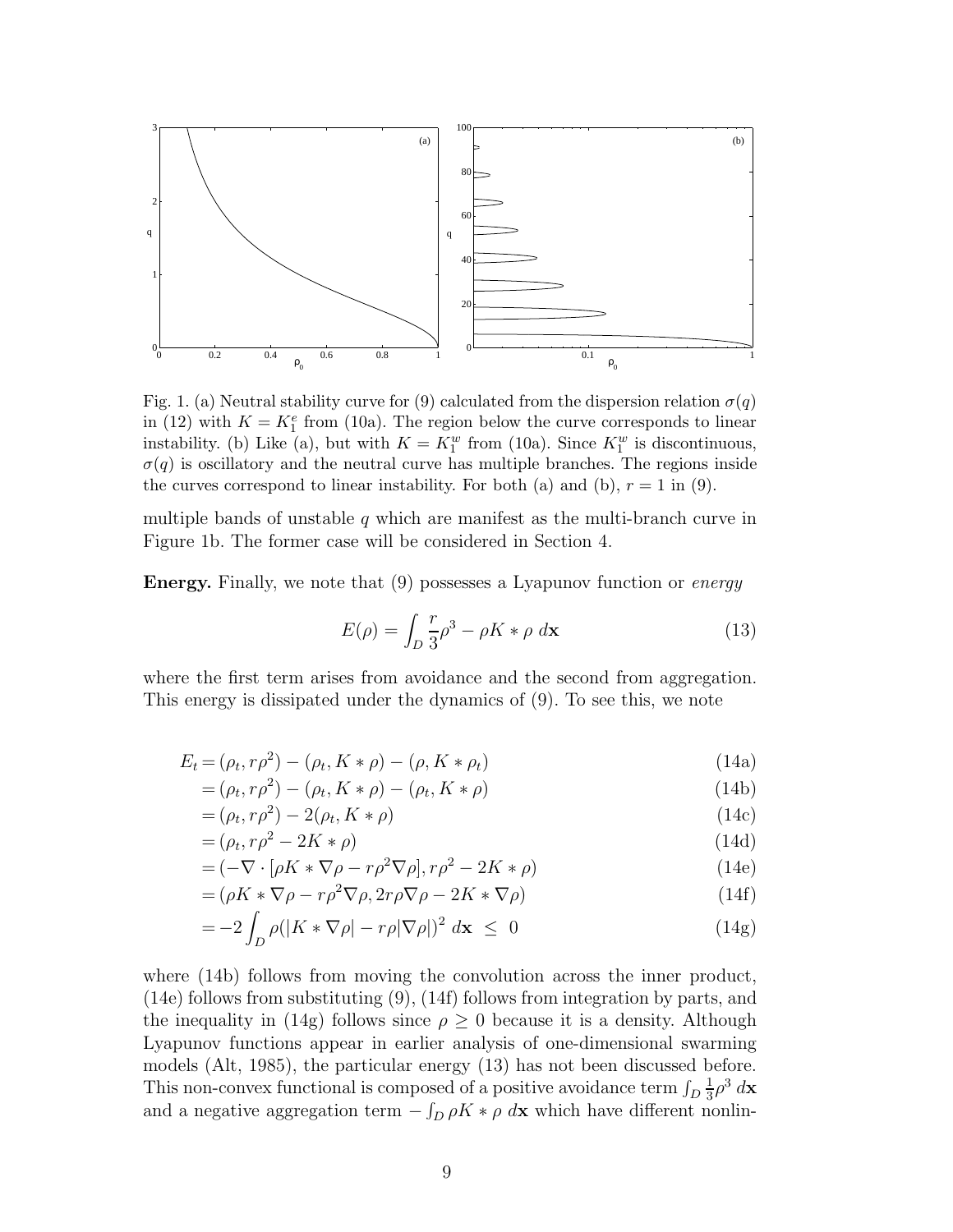ear dependence on  $\rho$  and different length scales. This is the hallmark of many pattern-forming systems in nature. Non-biological examples include the Cahn-Hilliard equation, which models the spinodal decomposition of binary alloys (Cahn, 1968; Eilbeck et al., 1989; Bates and Fife, 1990), droplet formation in dewetting fluid films (Bertozzi et al., 2001; Oron and Bankoff, 2001; Glasner and Witelski, 2003), and self-aggregation of finite-sized particles (Holm and Putkaradze, 2005). These models are well-known to exhibit coarsening dynamics, in which small localized clumps form and merge into larger clumps over time. We will demonstrate that (9) exhibits similar behavior.

#### 4 Case study in one spatial dimension

We now consider in detail (9) posed in one spatial dimension, *i.e.*  $n = 1$ . Our primary goal is to determine the possible steady states for different population sizes, and thus we conduct a bifurcation study with the population size M as the bifurcation parameter. We derive analytical expressions for weakly nonlinear solutions, and use phase plane, energy, and numerical methods to investigate the more nonlinear clumped solutions. We take  $K = K_1^e$ , the exponential kernel in (10a), because of the biologically reasonable constant hazard function assumption that leads to it. For mathematical convenience, we begin by considering a periodic domain, which requires that  $K_1^e$  be modified so that it is likewise periodic. A simple way to do this is to note that in free space, the operator  $K_1^e*$  is the inverse of the operator  $I - \partial_x^2$ . Thus, a natural modification is to choose a periodic kernel which is precisely the inverse of  $I - \partial_x^2$ on a periodic box. This way, the free-space and periodic kernels have Fourier transforms which coincide (or more precisely, the continuous transform of the free-space kernel interpolates the discrete transform of the periodic one). In Section 4.5, in order to approximate (9) in free space, we take the limit of large domain lengths L. Furthermore, we note that to study the case of noflux boundary conditions, one may simply construct an even extension of the problem, which then has periodic boundary conditions.

#### 4.1 Weakly nonlinear analysis

We pose (9) on a periodic box  $D = [0, L]$  of length  $L = 2\pi/q$  and consider the instability of the constant density steady state as the total population size  $M$ is decreased through the critical value

$$
M^c = L\rho_c = \frac{2\pi\rho_c}{q} = \frac{2\pi K(q)}{qr}
$$
\n(15)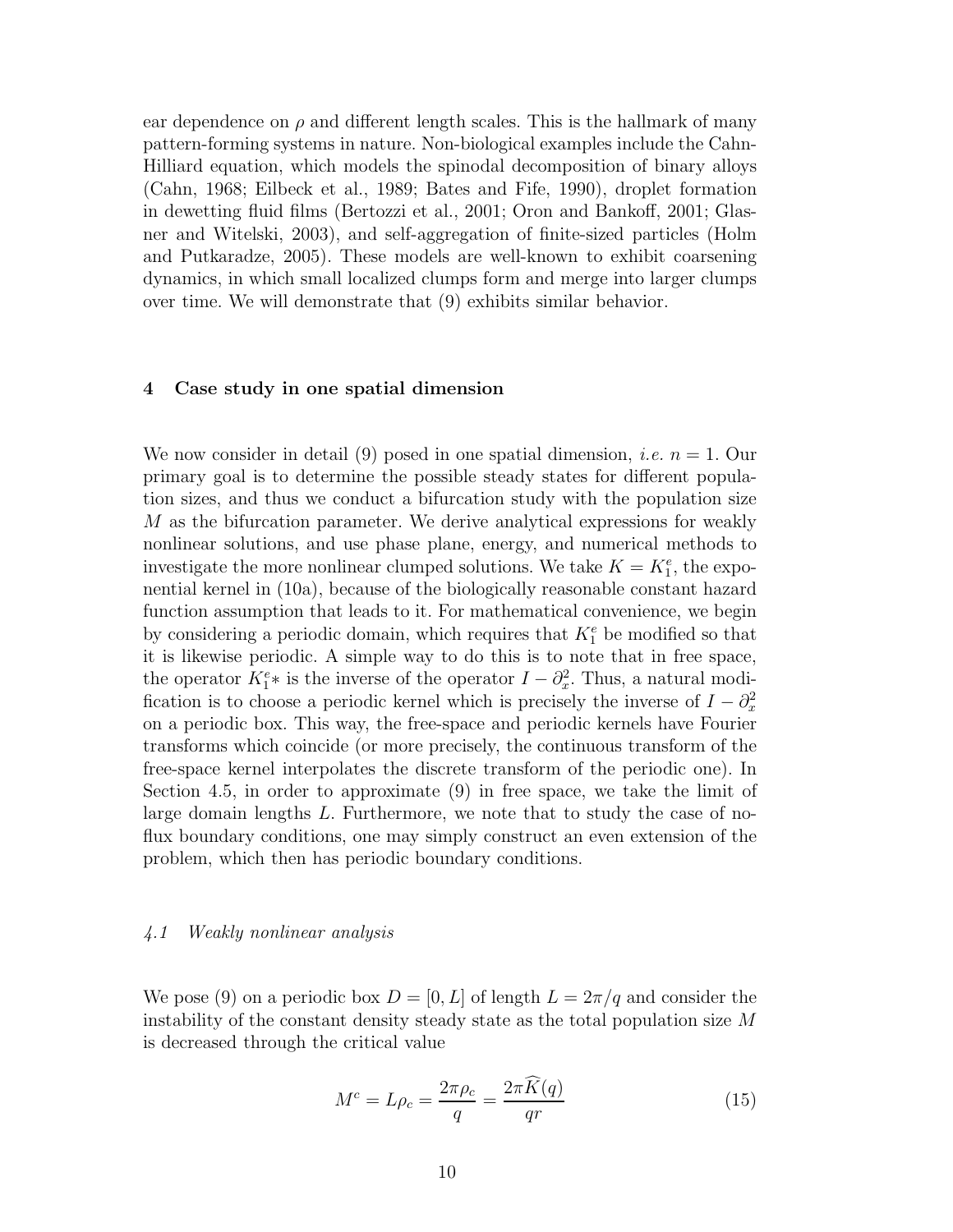where  $\rho_c$  is the critical constant density for the given box size, as determined by the dispersion relation (12). We seek weakly nonlinear solutions of (9) via a multiple-scales perturbation expansion, letting

$$
\partial_t \to \partial_t + \epsilon^2 \partial_T \tag{16a}
$$

$$
M = M_c + \epsilon^2 m \tag{16b}
$$

$$
\rho(x,t) = \rho_0 + \epsilon \rho_1(x,T) + \epsilon^2 \rho_2(x,T) + \epsilon^3 \rho_3(x,T) \dots \tag{16c}
$$

Here,  $\epsilon \ll 1$  is a small bookkeeping parameter, T is a slow time scale, and m is the deviation from the critical population size. The  $\rho_i$  do not evolve on the fast time scale  $t$ , and so the  $t$  dependence is henceforth eliminated from our calculation. The perturbation expansion allows us to compute a solution to the nonlinear homogeneous problem (9) in terms of the expansion functions  $\rho_0(x,T)$ ,  $\rho_1(x,T)$  and so on, where these functions satisfy linear nonhomogeneous equations. Also,

$$
\rho_0 = M/L \tag{17}
$$

by definition, and

$$
\rho_1 = z(T) e^{iqx} + c.c.
$$
\n(18)

where  $c.c.$  stands for complex conjugate and  $z$  is the slowly varying amplitude of the solution, for which we will derive an amplitude equation.

At  $\mathcal{O}(\epsilon)$ , (9) becomes the linear problem

$$
\rho_c K * \rho_{1,xx} - r \rho_c^2 \rho_{1,xx} = 0 \tag{19}
$$

which simply recovers the dispersion relation (12). At  $\mathcal{O}(\epsilon^2)$ , we obtain

$$
\rho_c K * \rho_{2,xx} - r \rho_c^2 \rho_{2,xx} = -\rho_{1,x} K * \rho_{1,x} - \rho_1 K * \rho_{1,xx} + 2r \rho_c (\rho_{1,x})^2 + 2r \rho_c \rho_1 \rho_{1,xx}
$$
\n(20)

which has the particular solution

$$
\rho_2 = -\frac{r}{2\widehat{K}(q) - 2\widehat{K}(2q)} z^2(T) e^{2iqx} + c.c.
$$
 (21)

At  $\mathcal{O}(\epsilon^3)$ , we obtain

$$
\rho_c K * \rho_{3,xx} - r \rho_c^2 \rho_{3,xx} = -\rho_{1,T} - \rho_{1,x} K * \rho_{2,x} - \rho_{2,x} K * \rho_{1,x}
$$
\n
$$
- \rho_1 K * \rho_{2,xx} - (m/L) K * \rho_{1,xx}
$$
\n
$$
- \rho_2 K * \rho_{1,xx} + 4r \rho_c \rho_{1,x} \rho_{2,x} + 2r \rho_1 (\rho_{1,x})^2
$$
\n
$$
+ 2r \rho_c \rho_1 \rho_{2,xx} + r \rho_1^2 \rho_{1,xx} + 2r \rho_c \rho_2 \rho_{1,xx}
$$
\n
$$
+ 2r (m/L) \rho_c \rho_{1,xx}.
$$
\n(22)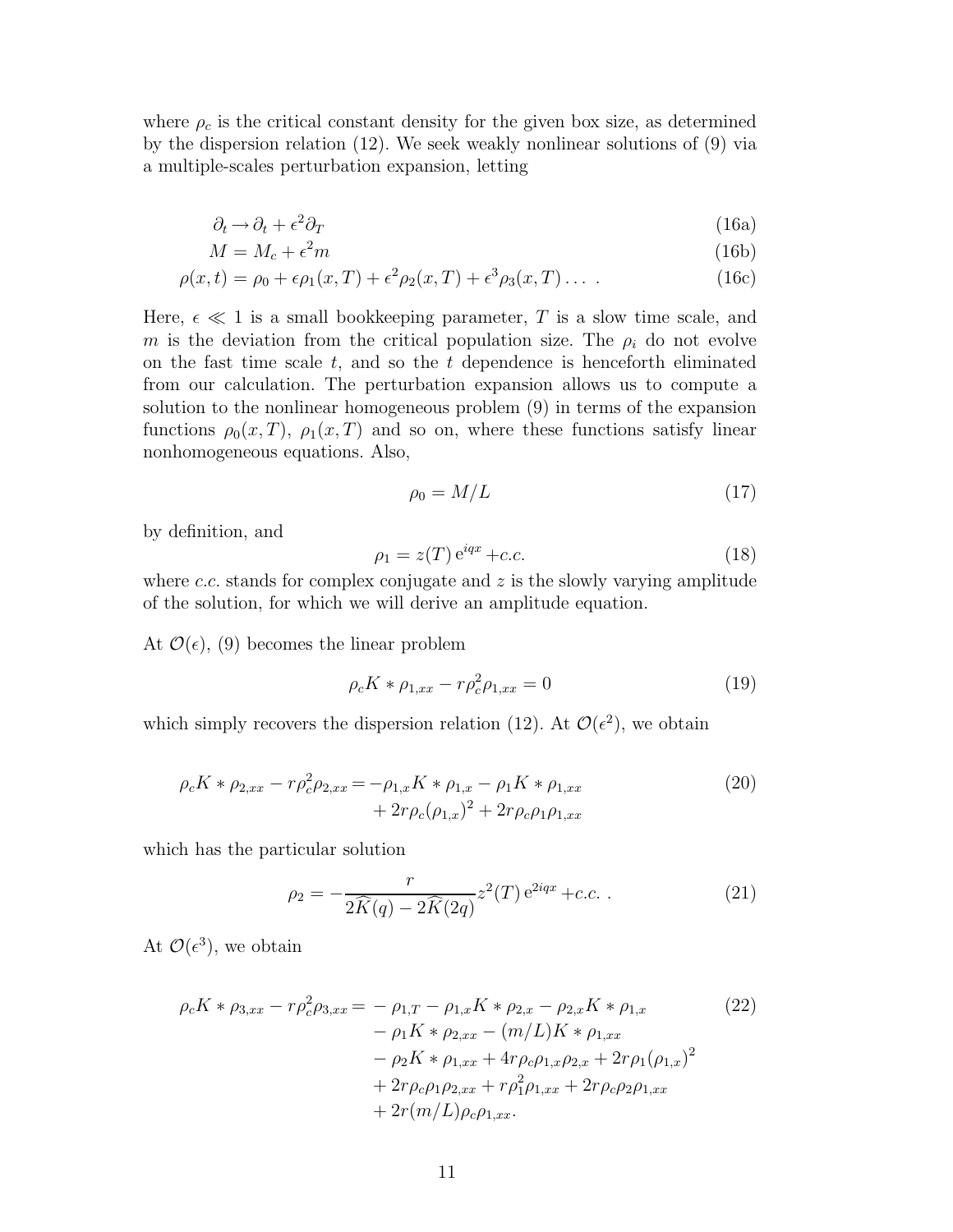The right hand side of  $(22)$  contains terms with spatial dependence  $e^{iqx}$  which lie in the solution space of the left hand side. To guarantee that  $\rho$  is periodic, we must eliminate these secular terms. Enforcing this solvability condition leads to the amplitude equation

$$
\frac{\mathrm{d}z}{\mathrm{d}T} = \lambda z + a|z|^2 z, \quad \lambda = -m\widehat{K}(q)q^2/L, \quad a = \frac{rq^2\widehat{K}(q)}{2\widehat{K}(q) - 2\widehat{K}(2q)}.\tag{23}
$$

This result is valid for any K satisfying the assumptions made in Section 2.

Equation (23) describes a pitchfork bifurcation (Crawford, 1991) from the constant density state to a spatially-periodic pattern with steady-state amplitude determined by  $|z|^2 = -\lambda m/a$ . For  $K = K_1^e$  from (10a),  $a > 0$  and so the patterned state bifurcates subcritically, and hence unstably. In fact, this is the case for any K and q satisfying  $K(q) > K(2q)$ .

In Section 4.3 we will compare the result in (23) with numerically obtained results. The quantity we will study is the amplitude  $A = \max_{D} \rho - \min_{D} \rho$ . Keeping the first two terms in our perturbation expansion, *i.e.*  $\rho = \rho_0 + \epsilon \rho_1$ , and substituting (23), we arrive at the weakly nonlinear prediction

$$
A = \frac{4}{r} \sqrt{\frac{2}{L} \left( Mr - \widehat{K}(q)L \right) \left( \widehat{K}(q) - \widehat{K}(2q) \right)}.
$$
 (24)

It follows that the amplitude of the periodic pattern is inversely proportional to r, or directly proportional to the ratio of typical attractive speed to typical repulsive speed.

#### 4.2 Phase plane analysis for steady states

We set the flux in (9) equal to 0 and divide by  $\rho$  (discarding the trivial solution) to obtain the steady state problem  $K_1^e * \rho_x - r\rho \rho_x = 0$ . Inverting  $K_1^e$  yields the local steady state equation

$$
\rho_x = r \rho \rho_x - r (\rho \rho_x)_{xx} \tag{25}
$$

which may be integrated once to obtain  $\rho = r\rho^2/2 - r(\rho \rho_x)_x + C/2$ , where  $C/2$ is the constant of integration. This equation has an exact solution in terms of elliptic integrals, but it is difficult to analyze. Instead, we study the equivalent phase-plane problem

$$
\dot{\rho} = \phi, \quad \dot{\phi} = -\frac{1}{r} + \frac{\rho}{2} - \frac{\phi^2}{\rho} + \frac{C}{2r\rho}
$$
(26)

$$
\mathcal{E}(\rho, \phi, C) = \frac{\rho^3}{3} - \frac{r\rho^4}{8} + \frac{r\rho^2\phi^2}{2} - \frac{C\rho^2}{4}
$$
 (27)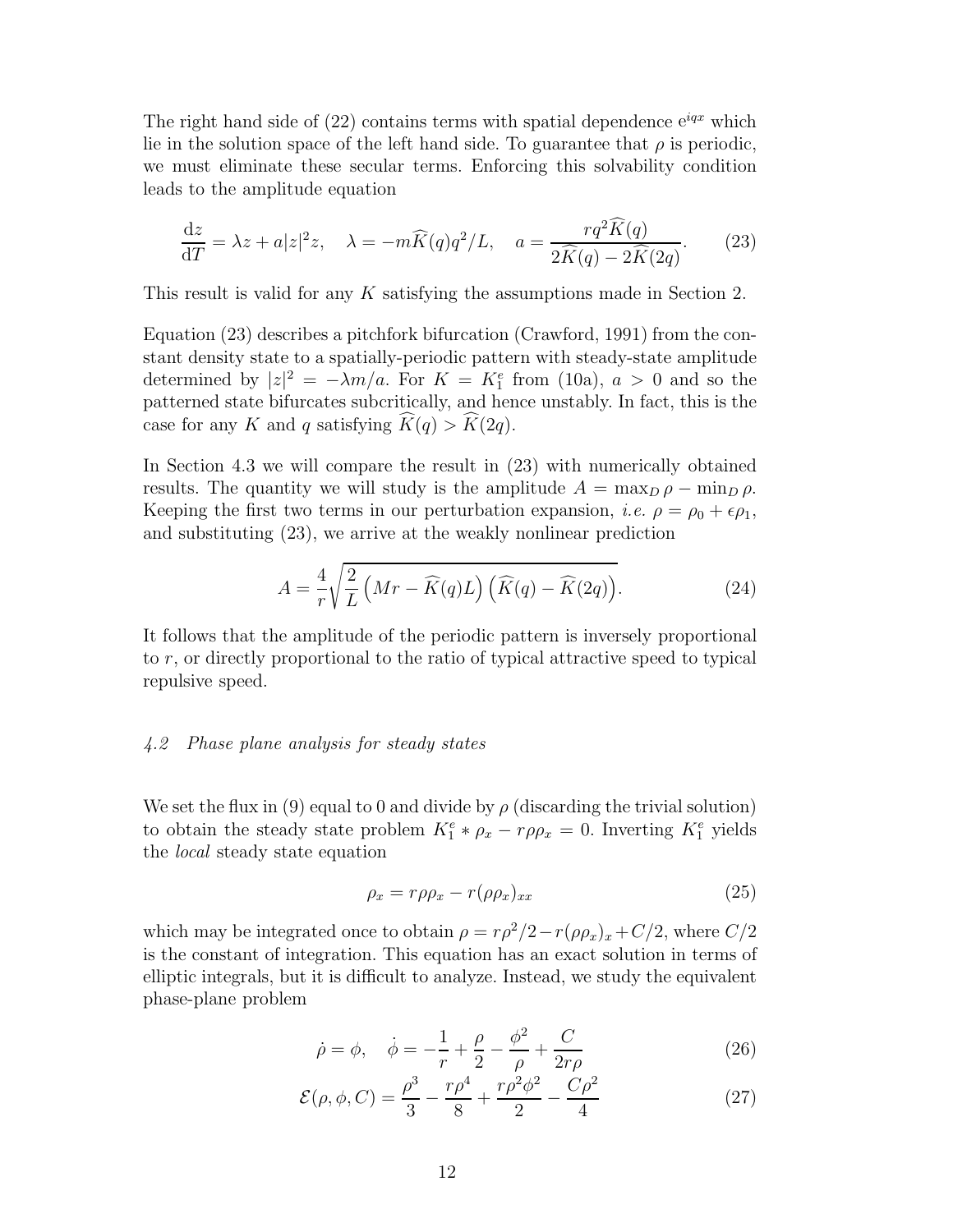

Fig. 2. (a) - (d): phase portraits for  $(26)$  corresponding to different values of C for the cases cases I,III,V,VII described in detail in the text. The phase plane problem describes the steady states of (9). The stable and unstable manifolds of the fixed point  $F^+$  are indicated by the broken line, and the critical touchdown solution T is indicated by the dotted line.

where  $\phi = \rho_x$ , the dot represents  $d/dx$ , and  $\mathcal E$  is the "energy" (different from the energy functional in equation 13) which is constant on trajectories of the steady state problem  $(26)$ . We classify the solutions as the parameter C is varied. Cases I, III, V, and VII below are depicted in Figure 2.

Case I:  $C > 1/r$ . There are no finite attractors. All trajectories are unbounded.

Case II:  $C = 1/r$ . A fixed point is born at  $(\rho, \phi) = (1/r, 0)$ .

Case III:  $8/(9r) < C < 1/r$ . There are two fixed points  $F^{\pm}$  corresponding to constant density populations, located at  $(\rho, \phi) = (\rho^{\pm}, 0), \rho^{\pm} = (1 \pm \rho)$  $\sqrt{1-rC}$ /r.  $F^+$  is a saddle whose stable/unstable manifold  $W^{s,u}$  forms a homoclinic loop which is bounded away from the  $\phi$  axis.  $F^-$  is a nonlinear center, and lies inside  $W^{s,u}$ . Between  $F^-$  and  $W^{s,u}$  lies a continuous family of periodic orbits which correspond to smooth, patterned populations.

Case IV:  $C = 8/(9r)$ .  $W^{s,u}$  collides with the origin.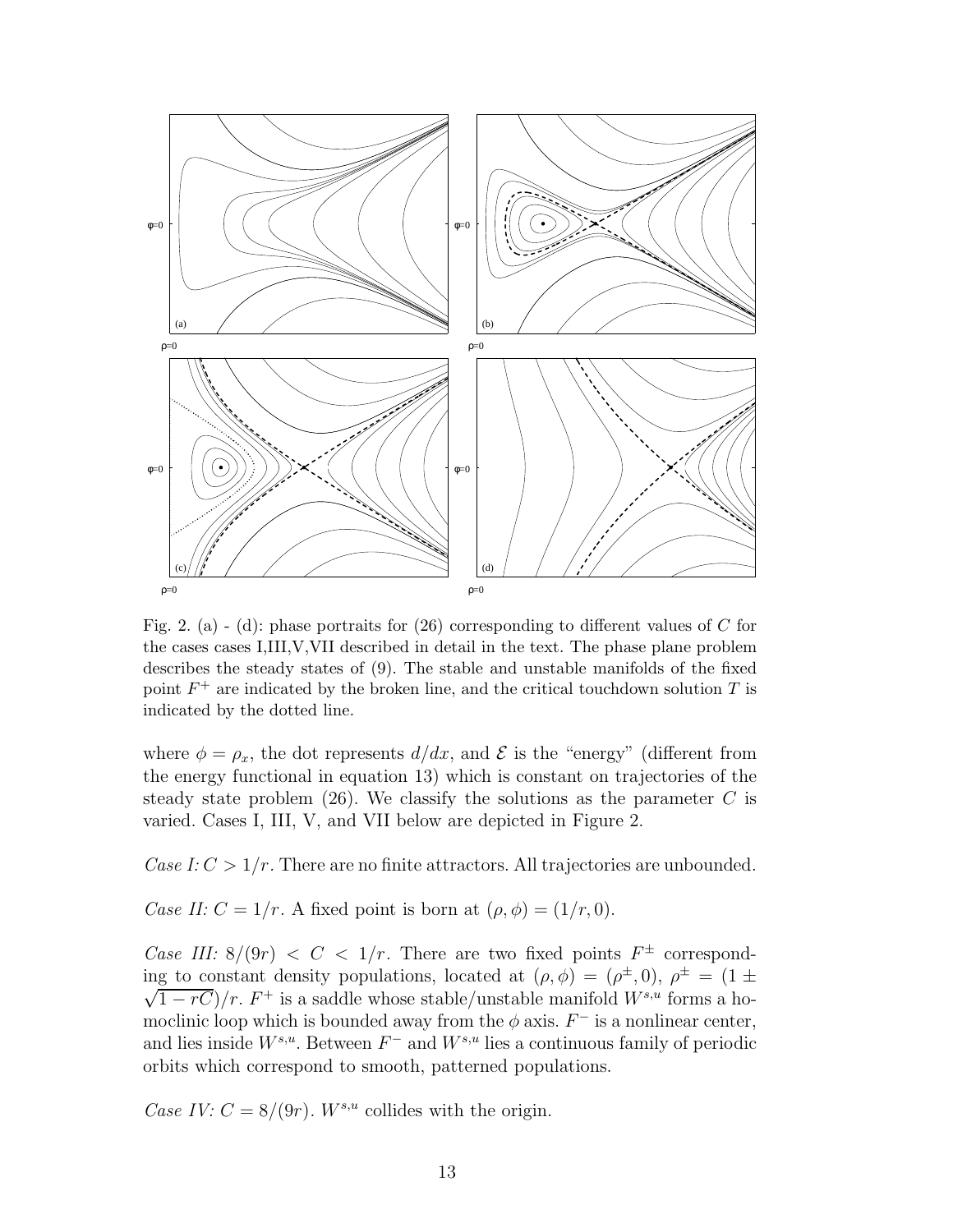Case  $V: 0 < C < 8/(9r)$ . The homoclinic loop is destroyed, *i.e.*  $W^{s,u}$  no longer self-intersects. Periodic orbits are destroyed as they collide with the origin. There exists a critical orbit corresponding to a population with peak density  $\rho_{max} = (4 - \sqrt{16 - 18rC})/3$ . This *touchdown solution* just touches down to  $\rho = 0$  and does so with finite slope  $\phi^T = \pm \sqrt{C/(2r)}$ . The region bounded by the touchdown trajectory, the  $\phi$ -axis, and  $\dot{W}^{s,u}$  contains a continuous family of trajectories which approach  $(\rho, \phi) = (0, \pm \infty)$ . For  $\rho \ll 1$  and  $|\phi| \gg 1$ , (26) is approximately  $\rho \ddot{\rho} + (\dot{\rho})^2 = 0$ , which has positive nontrivial solutions of the form  $\sqrt{ax + b}$ . Thus, solutions in S reach  $\rho = 0$  for finite x and correspond to compactly supported swarm-like populations which touch down with infinite slope.

Case VI:  $C = 0$ .  $F^-$  collides with the origin.

Case VII:  $C < 0$ . The periodic orbits are destroyed. The only bounded solutions are the compactly supported ones, lying between  $W^{s,u}$  and the  $\phi$ -axis.

In summary, for  $8/(9r) < C < 1/r$ , only trivial (constant density) and periodic solutions are possible. For  $0 < C < 8/(9r)$ , trivial, periodic, and clumped solutions are possible. For  $C < 0$ , only trivial and clumped solutions are possible. Note that the solutions of (26) actually form a two parameter family. One parameter is the mathematical constant of integration  $C$ , which selects a particular phase portrait. The other parameter may be taken to be the "initial condition" in that phase portrait, which selects a particular trajectory. More biologically relevant parameters include the total population size  $M$ , the peak density  $\rho_{max}$ , and the period or support of the steady solution. In fact, fixing any two of these quantities determines the third. Unfortunately, the relationship between these biological quantities and the mathematical ones we have used for our phase plane study cannot be determined by the qualitative analysis we have carried out in this section. In order to understand the role of the biologically relevant quantities, we perform a numerical investigation in the next section.

#### 4.3 Numerical solution and bifurcation diagram

We fix L and construct the bifurcation diagram describing the steady state solutions of (9). An example for  $L = 2\pi$  with  $r = 1$  is given in Figure 3a, which shows the solution amplitude  $A = \max_D \rho - \min_D \rho$  as the population size  $M$  is varied. Solution profiles corresponding to different values of  $M$  along the bifurcation curve are shown in Figure 3b. The bifurcation diagram and solution profiles are obtained in the following way.

For the periodic and touchdown solutions, we compute trajectories of (26)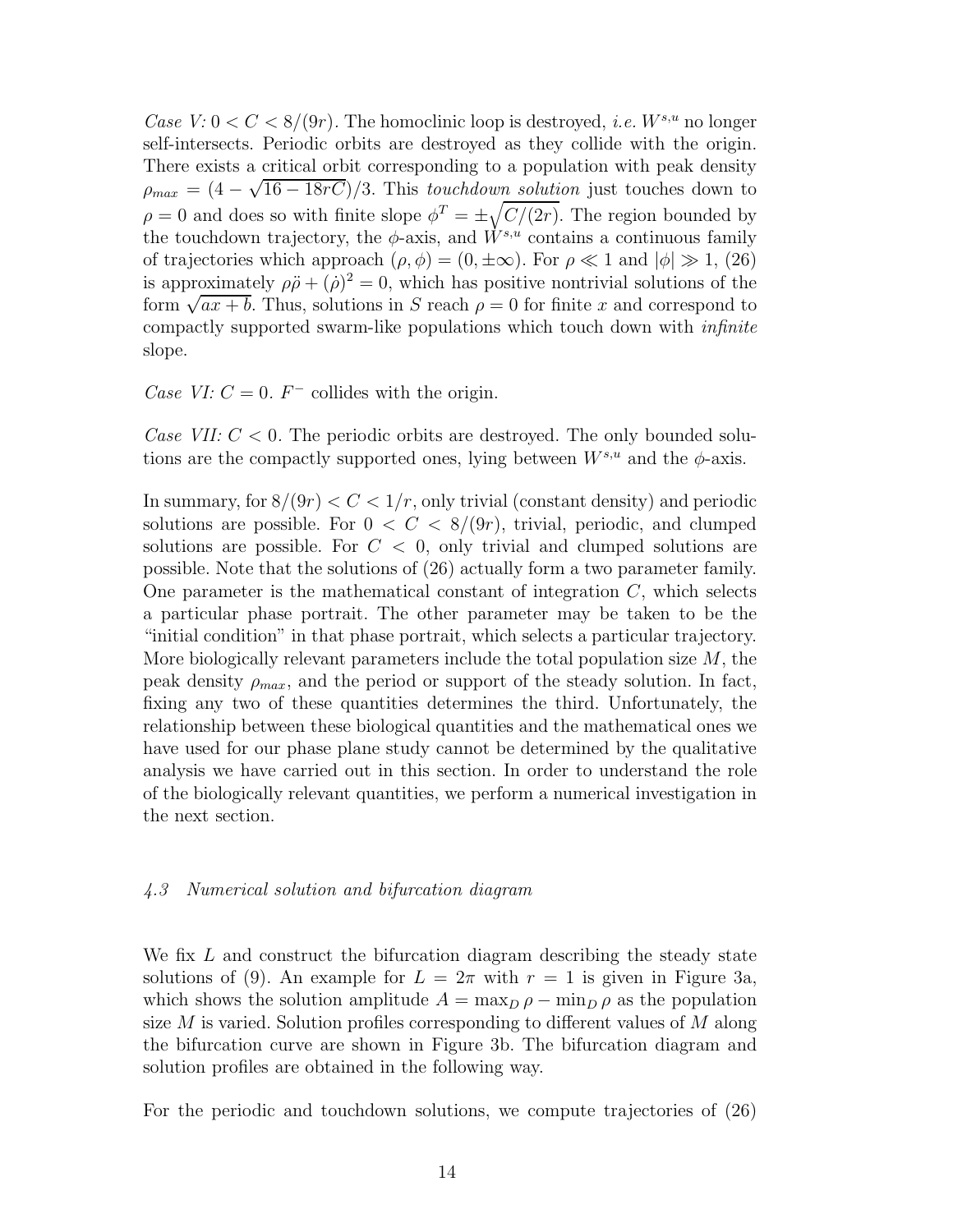

Fig. 3. (a) Bifurcation diagram for (9) with  $K = K<sup>e</sup>$  from (10a) depicting solution amplitude A versus the total population size  $M$ . The size of the periodic box is  $L = 2\pi$ , and we take  $r = 1$ . The different solution types are stable constant density (horizontal sold line), unstable constant density (dashed line), periodic (open circles), touchdown periodic (x), and compactly supported (dots). The solid curve is the bifurcation curve predicted by (23), the result of a weakly nonlinear analysis. (b) Steady state solutions for different values of M corresponding to different points along the bifurcation curve in (a).

numerically using the Runge-Kutta (4,5) method, locate the trajectory with period  $L$ , and measure  $M$  (using the trapezoidal rule) and  $A$ . This process is performed different values of C. We perform a similar procedure for the clump solutions. However, for fixed  $C$ , any clump solution with the correct mass and with support that fits inside  $D$  is allowed. Thus, for fixed  $M$ , there is not a unique clump, but rather a continuous one-parameter family, of which each member has a different length and peak density. There is a selection mechanism which prefers one member of this family for each  $M$  (in particular, the member represented in Figure 3a). We discuss this mechanism in Section 4.5.

Figure 3a reveals that the subcritical branch of periodic solutions connects to the clump solutions at the touchdown solution. The subcritical branch of clump solutions turns around, and eventually terminates at the empty population solution  $M = 0$ . From the bifurcation diagram we see that as M is decreased through the bifurcation point and the trivial state destabilizes, the transition will involve a jump to a large-amplitude swarm. One interesting biological prediction which follows is that of hysteretic transitions for organisms in a confined environment (in which case the appropriate no-flux boundary conditions may be related to the periodic ones we use here; see previous discussion). Large, homogeneous populations will not form clumps. If sufficiently many organisms are removed, so as to bring the population size below the critical one, clumping will occur. Then, if organisms are added back in, the population may remain clumped even for population sizes above the critical one (so long as not too many are added).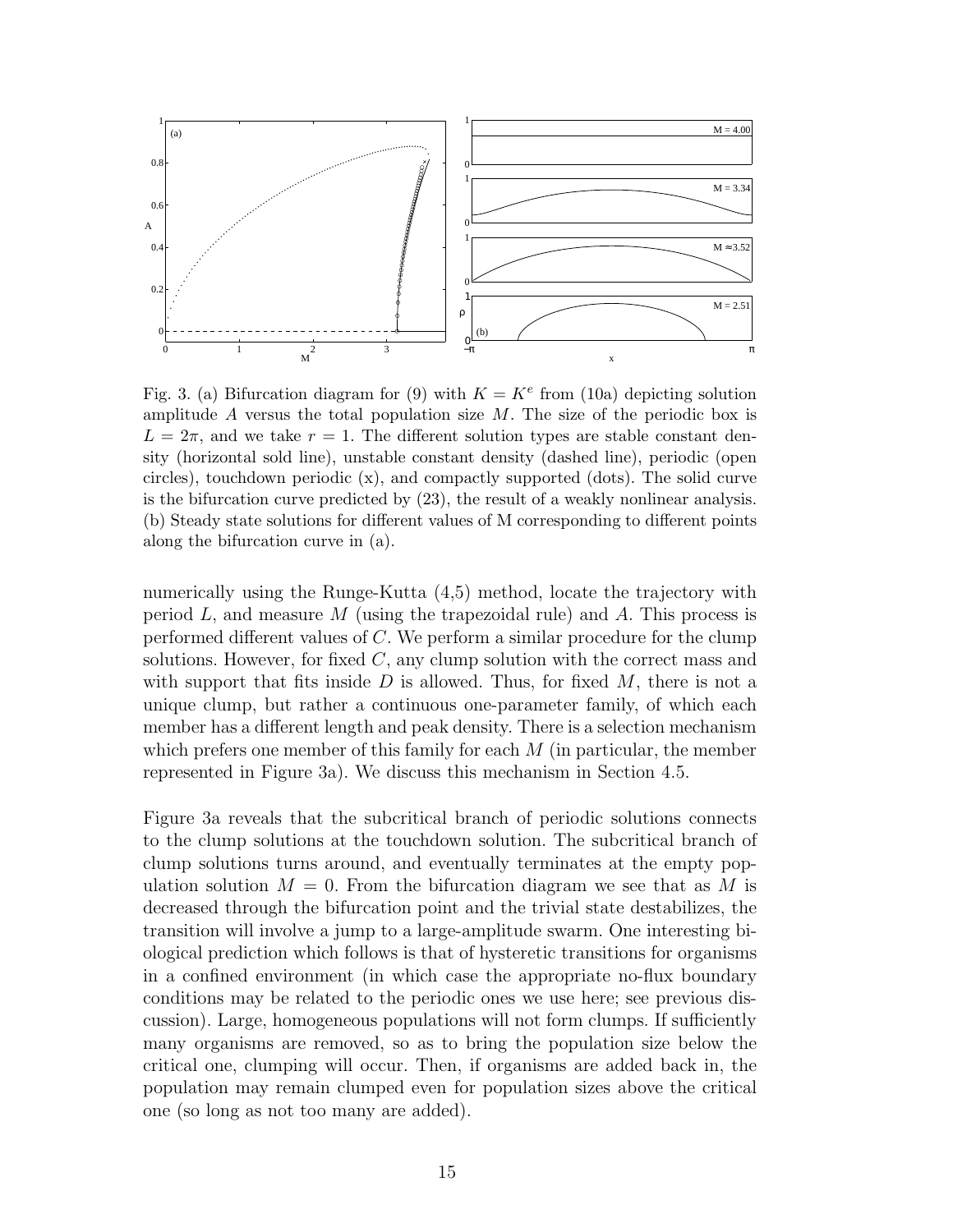

Fig. 4. Peak density  $\rho_{max}$  versus population size M of clump solutions as computed on periodic domains of length  $L = 2\pi$  (dots) and  $4\pi$  (x's), both with  $r = 1$ . The two data sets coincide for small  $M$ , but diverge for larger  $M$  when "wraparound" effects due to periodicity come into play. The  $L = 2\pi$  branch terminates for smaller M since compactly supported solutions with larger M do not fit in the domain. The dotted vertical line indicates the critical population size for  $L = 2\pi$ , namely  $M_c = \pi$  (*cf.* Figure 3).

The particular form of the connection to the connection of the periodic branch to the branch of clumps is an artifact of having a finite periodic domain. As discussed in Section 2, for the periodic problem, the kernel  $K_1^e$  must be made periodic, and hence depends on the domain length L. Therefore, steady state solutions of identical mass, but on different domains, will not necessarily be identical. Figure 4 demonstrates this effect. We plot the maximum density  $\rho_{max}$  versus population size M of compactly supported solutions as computed on periodic domains of length  $L = 2\pi$  and  $4\pi$ . The two results agree for small  $M$ , but diverge for larger  $M$ . One intuitive way of understanding this phenomenon is to imagine that for clumps with sufficiently large support, the left and right sides of the clump may interact strongly due to the nonlocal aggregative term in (9) and the periodic boundary conditions.

#### 4.4 Coarsening

It is of interest to investigate how the steady state clumps just discussed are approached. Numerical simulations reveal that our model displays "coarsening" dynamics. We use a semi-implicit numerical scheme. Derivatives are calculated using central finite differences, and the convolution operator  $K_1^e*$ is computed as  $(I - \partial_x^2)^{-1}$ , as discussed previously. The nonlinear problem is solved via Newton iteration.

As an example, we perform simulations on a periodic box of length  $L = 8\pi$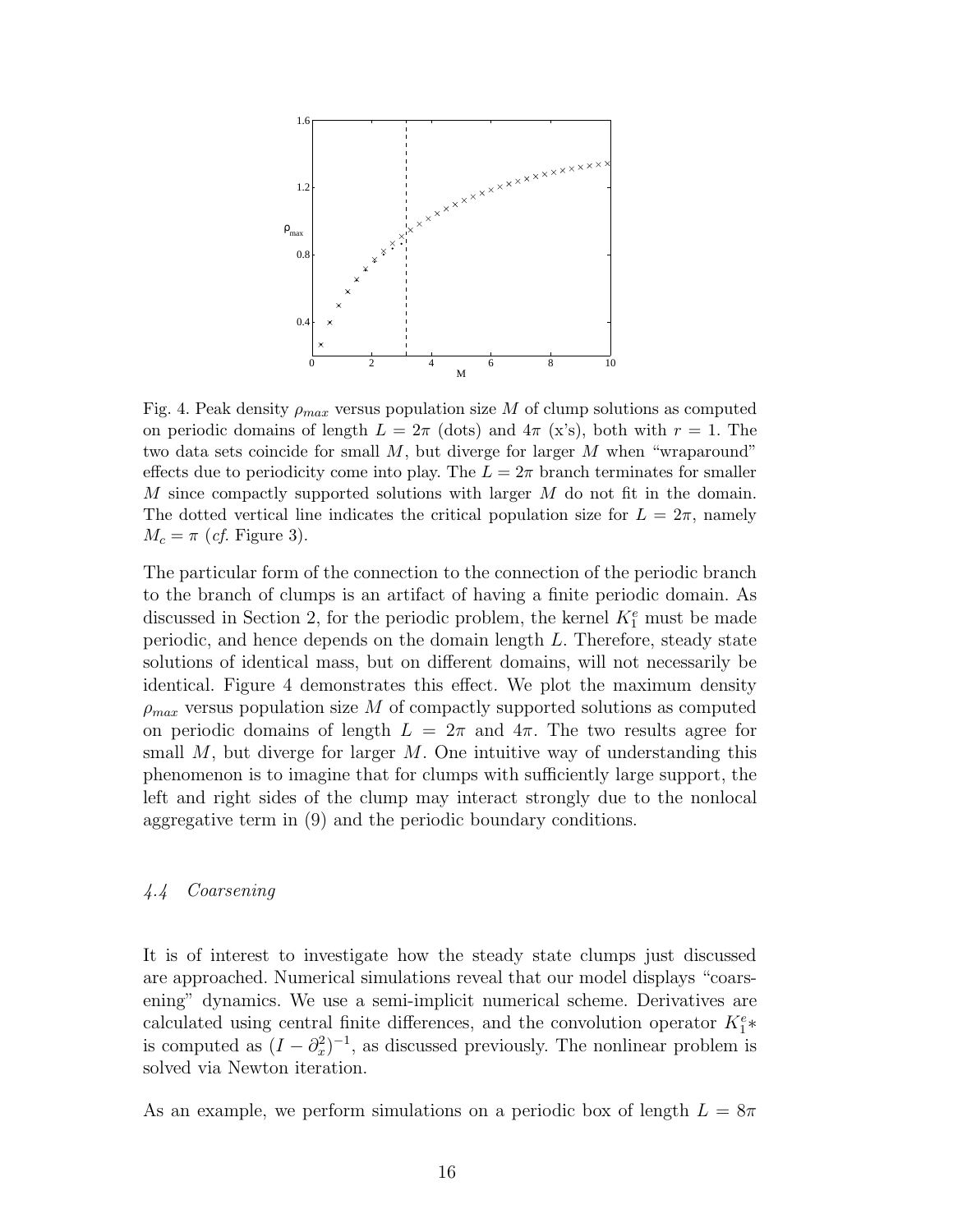

Fig. 5. Snapshots showing the coarsening of an initially randomly-distributed population of size  $M = 10$  on a domain of length  $L = 8\pi$ . Here,  $r = 1$  in (9).

and choose a random initial condition with total integral  $M = 10$ . Figure 5 shows a series of snapshots of the solution as it is evolved according to (9). The irregular initial profile is rapidly smoothed. Then a more slow transition occurs, in which the smooth profile breaks up, in this case into three distinct clumps of organisms. However, due to the long-range social attraction modeled in  $K$ , each clump can feel the presence of the others. The two rightmost clumps move slowly towards each other and merge into a larger group. Then, this large group and the remaining group are attracted together, though the motion occurs over an even slower time scale. Eventually, the two groups merge into one large group, and steady state is reached.

The coarsening dynamics are of special interest to us given the widely held view that "social behaviors that on short time scales lead to the formation of social groups. . . at the largest time and space scales [have] profound consequences for ecosystem dynamics and for the evolution of behavioral, morphological, and life history traits" (Okubo et al., 2001). The vast majority of models for splitting and joining of social groups on long time and space scales are stochastic, and involve quantities such as the probability of a group splitting into k smaller groups, which may be extremely difficult to measure experimentally. Coarsening dynamics are a natural context in which to study the splitting and merging of groups. Moreover, this formulation has the advantage that results (such as the coarsening rate) could be explicitly tied to the rules for movement (for example, the properties of the interaction kernel  $K$ , or the value of the speed ratio r).

#### 4.5 Nonlinear selection and large-domain, large-population asymptotics

As discussed in Section 4.2, for fixed population size  $M$  there is a continuous family of clump solutions. However, as stated previously, and as demonstrated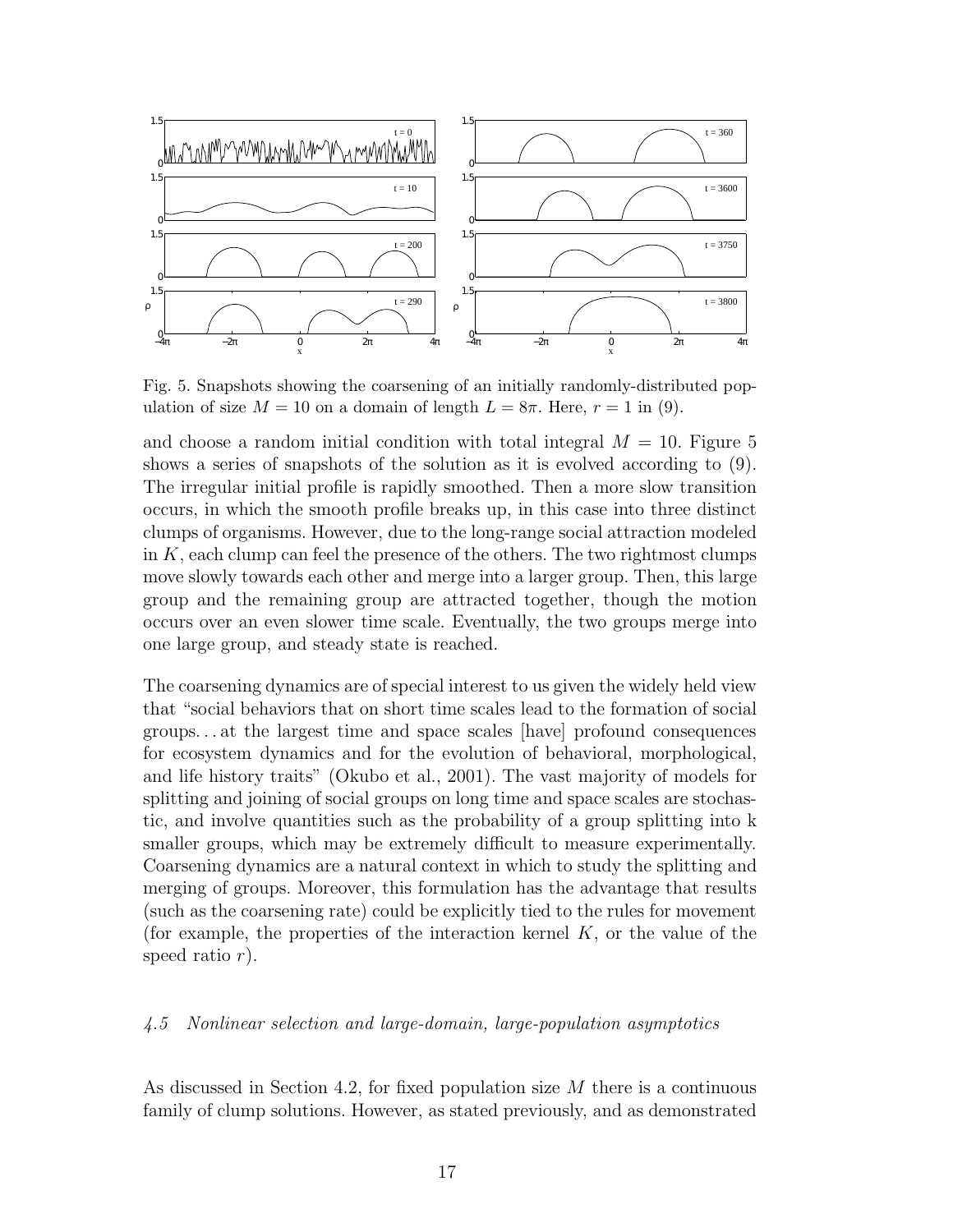

Fig. 6. (a) Members of the continuous family of compactly supported steady state solutions to (9) having total population size  $M = 2.51$ . Solutions are obtained from numerical integration of the phase-plane problem (26). The thick broken line corresponds to the profile having the minimum energy  $E$  in  $(13)$ , which is the one observed in simulations of (9). (b) Energies of the solutions in (a), parameterized by maximum density  $\rho_{max}$ . The minimum is indicated by an "x". For this example,  $r = 1$  in (9).

by the simulations of Section 4.4, one member of this family is preferred by the dynamics of (9), and it is precisely the one which minimizes the energy (13). Figure 6 verifies this selection mechanism. Figure 6a shows some members of the continuous family, calculated from (26) for  $M = 2.51$  with  $r = 1$  in (9). The minimum-energy solution appears as a thick broken line. Figure 6b shows the energy  $E$  of the solutions, parameterized by their maximum density  $\rho_{max}$ . To verify the energy argument, we evolve a random initial condition with  $M = 2.51$  according to (9). When plotted on Figure 6a, the steady state achieved in the simulation is indistinguishable from the energy-minimizing solution in 6a calculated from (26).

Though thus far we have considered small periodic domains, it is perhaps more biologically relevant to consider the steady states of (9) for the free space problem, *i.e.* with  $D = \mathbb{R}$ . We approximate these solutions by taking an extremely large domain length L. We calculate the clump solutions for different population sizes M with L taken to be large enough for each  $M$ so that the previously discussed finite-domain effect is negligible (a rule of thumb is that for a fixed L, we simulate only those clumps with  $M \leq 0.5M^c$ . In Figure 7a, we plot  $\rho_{max}$  as a function of M. A few density profiles are shown in Figure 7b. For small values of M, e.g.  $M = 2$  and  $M = 7$ , the clumped solutions have small  $\rho_{max}$  and a narrow, rounded shape. For larger population sizes, e.g.  $M = 20$ ,  $\rho_{max}$  is around 1.5, and the shape of the profile is still quite rounded. For much larger population sizes, e.g.  $M = 50$  and  $M = 80$ , the clumps approach a rectangular shape, *i.e.* they have a nearly constant internal density, deviating only very close to the edges of the group which go steeply to  $\rho = 0$ . Interestingly, as M is made larger and larger,  $\rho_{max}$  stays at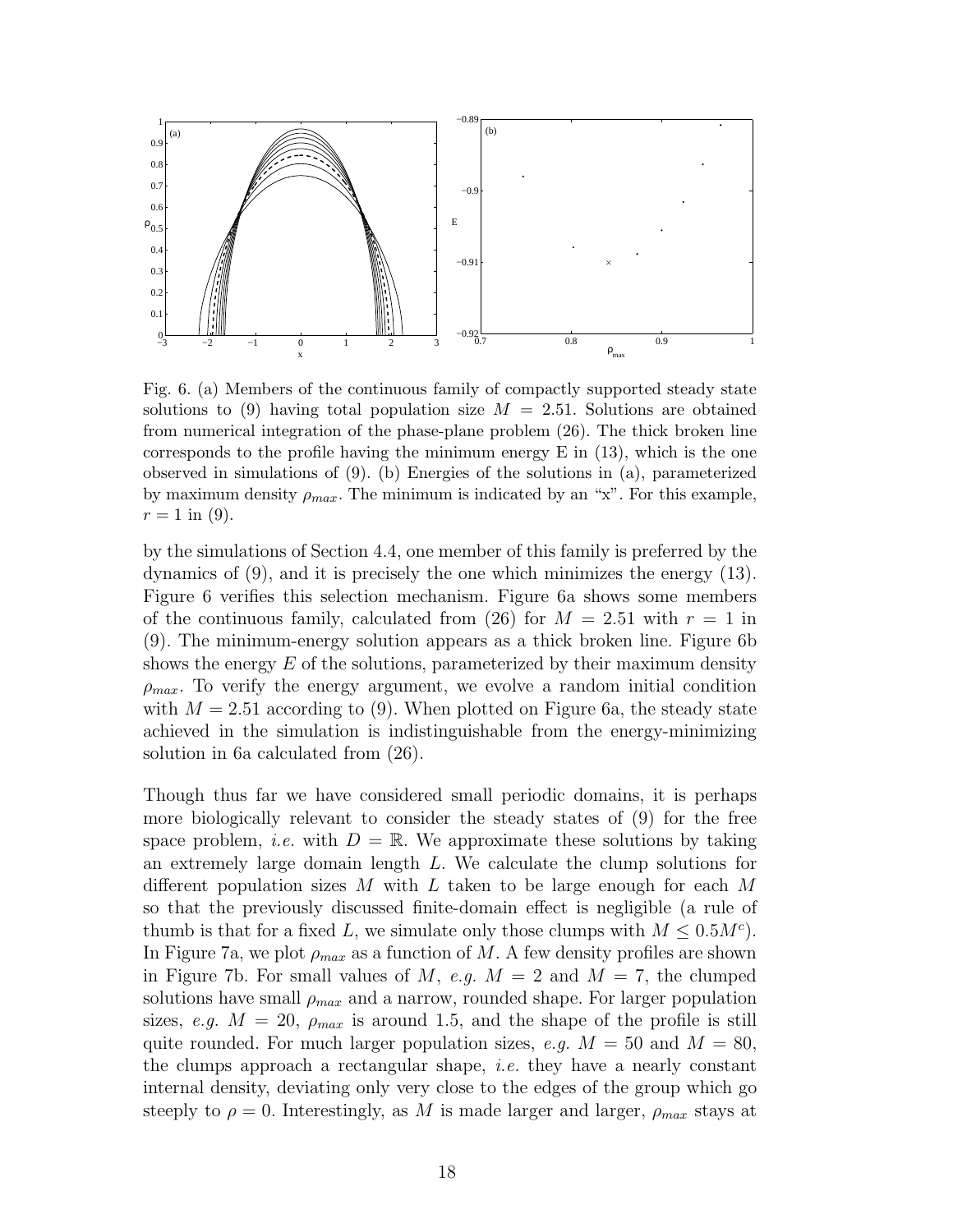

Fig. 7. Peak density  $\rho_{max}$  versus population size M of clump solutions computed on periodic domains of very large length  $L$  so as to approximate solutions on  $\mathbb R$  (see text for details). In the large M limit, density profiles have  $\rho_{max} = 1.5$  as predicted by the energy  $(13)$ . (b) Density profiles for various values of M. Only the center of the domain, which contains the entire support of the clumps, is shown.

1.5 (see Figure 7a) and the rectangular profile simply becomes wider.

The asymptote at  $\rho_{max} = 1.5$  in Figure 7a may be understood from scaling and energy arguments. If we assume that the steady solution has a characteristic density  $\rho_*$  and a characteristic length scale  $L_*$ , then the left side of the steady state equation (25) scales as  $\rho_*/L_*$ , the first term on the right hand side scales as  $\rho_*^2/L_*$ , and the remaining term scales as  $\rho_*^2/L_*^3$ . In the limit of "long" solutions, the balance is between the left hand side and the first term on the right hand side, with the remaining term being a much smaller  $\mathcal{O}(1/L^2)$ correction. Then we have  $\rho_*/L_* \sim \rho_*^2/L_*$ , and so  $\rho_*$  is an  $\mathcal{O}(1)$  constant. If we assume the population profile approaches a rectangular shape, we may use the energy (13) to determine the height  $\rho_*$  of the rectangle. For rectangular solutions, (13) yields

$$
E = \int_{D} \frac{r}{3} \rho_*^3 - \rho_* K * \rho_* dx.
$$
 (28)

K has characteristic length scale 1 (see Section 2), and so for sufficiently large L<sup>\*</sup>, K resembles a δ-function and convolution with K acts as the identity. Then we have

$$
E = \int_{D} \frac{r}{3} \rho_*^3 - \rho_*^2 \ dx \tag{29a}
$$

$$
=L_*\left(\frac{r}{3}\rho_*^3-\rho_*^2\right) \tag{29b}
$$

$$
=\frac{M}{\rho_*}\left(\frac{r}{3}\rho_*^3-\rho_*^2\right) \tag{29c}
$$

$$
=M\left(\frac{r}{3}\rho_*^2-\rho_*\right) \tag{29d}
$$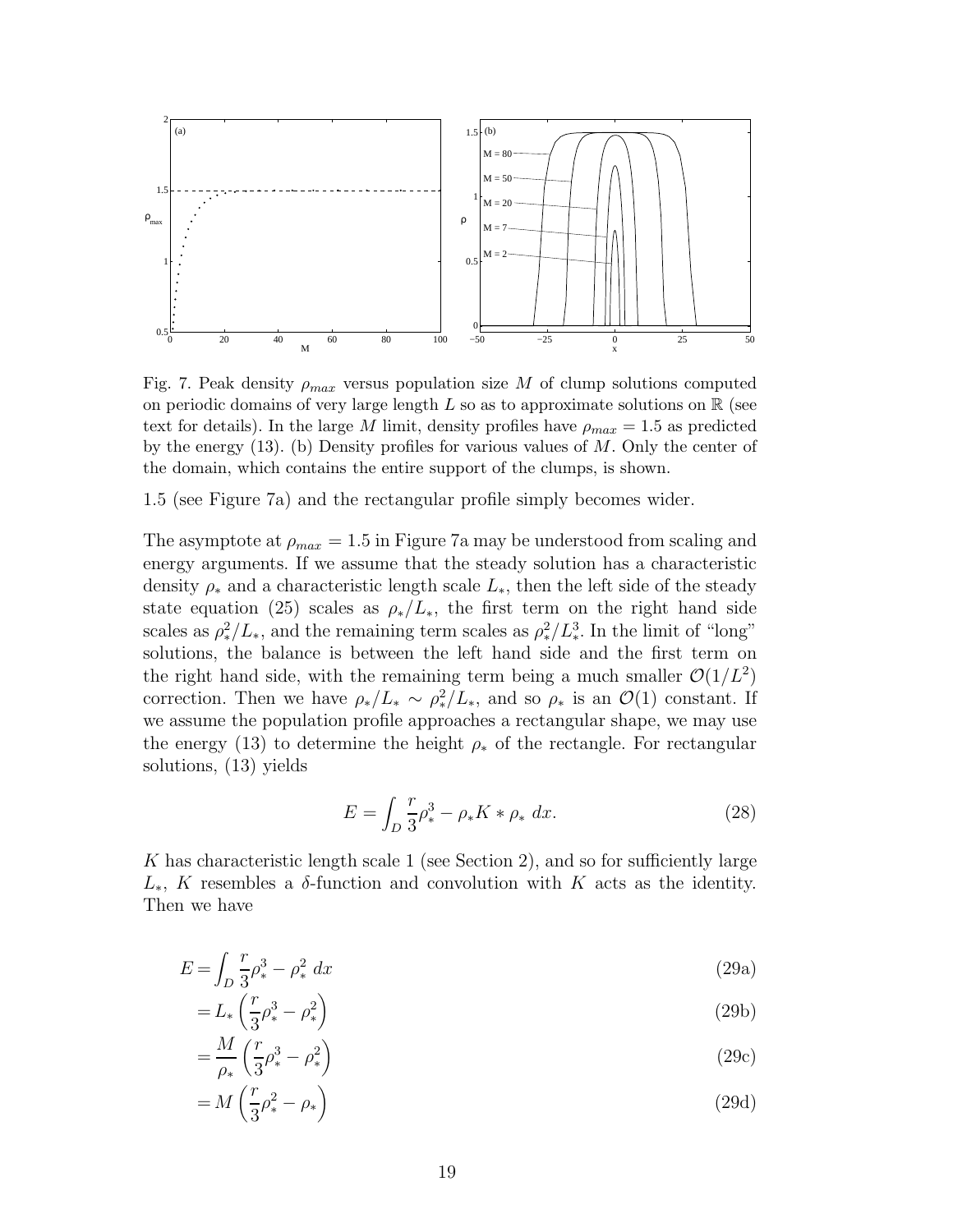where we recall that for a rectangular solution,  $M = \rho_* L_*$ . As previously discussed, for fixed M, the dynamically preferred steady state is the one which minimizes E. Minimizing (29d) with respect to  $\rho_*$ , we find  $\rho_* = 3/(2r)$ , in agreement with our numerical observations for  $r = 1$ . From the inverse dependence of  $\rho_*$  on r, we have the general result that the constant density of large rectangular groups is directly proportional to the ratio of characteristic attractive to repulsive velocities. Note that all of the above arguments are independent of the particular choice of interaction kernel  $K$  after rescaling.

#### 5 Simulations in two spatial dimensions

The energy argument given above is, in fact, independent of the number of dimensions, and so the preferred density for large clumps is always expected to be  $\rho_* = 3/(2r)$ . This is demonstrated by numerical simulations. We conduct our simulations on a periodic box. We use a hybrid numerical method with adaptive time stepping. The attraction term is treated explicitly and pseudospectrally. The dispersal term is treated implicitly, with operator splitting. For each time iteration, dispersal in the x and y directions are implemented successively (the order is alternated). The derivatives are approximated using central finite differences, and the resulting nonlinear problem is solved with Newton iteration.

Figure 8 shows a numerical simulation of (9) in a two dimensional box with each side  $L = 40$ . The population size is  $M = 600$  and the speed ratio  $r = 1$ . We take  $N = 300$  points along each axis. The initial condition (Figure 8a) consists of two disjoint discs, with a randomly distributed population in each one. The density profile within each disk rapidly smooths out (Figure 8b). Over a slower time scale, the two discs merge (Figure 8c). The resulting population clump retains a thin interfacial region outside of which  $\rho = 0$ . The interface evolves on a very slow time scale, and the internal population density becomes nearly constant (Figure 8d). Because the evolution of the group boundary is very slow, we terminate the simulation before steady state is reached. Nonetheless, Figure 9 shows the peak density  $\rho_{max}$  as a function of time, and confirms that it approaches 1.5, as predicted by the energy arguments.

#### 6 Conclusion

The purpose of this paper is to demonstrate how population clumping can occur in a realistic, minimal model for the movement of organisms. We have focused on a kinematic model, i.e. one in which the velocity is a functional of the density (as opposed to a dynamic grouping model, which would include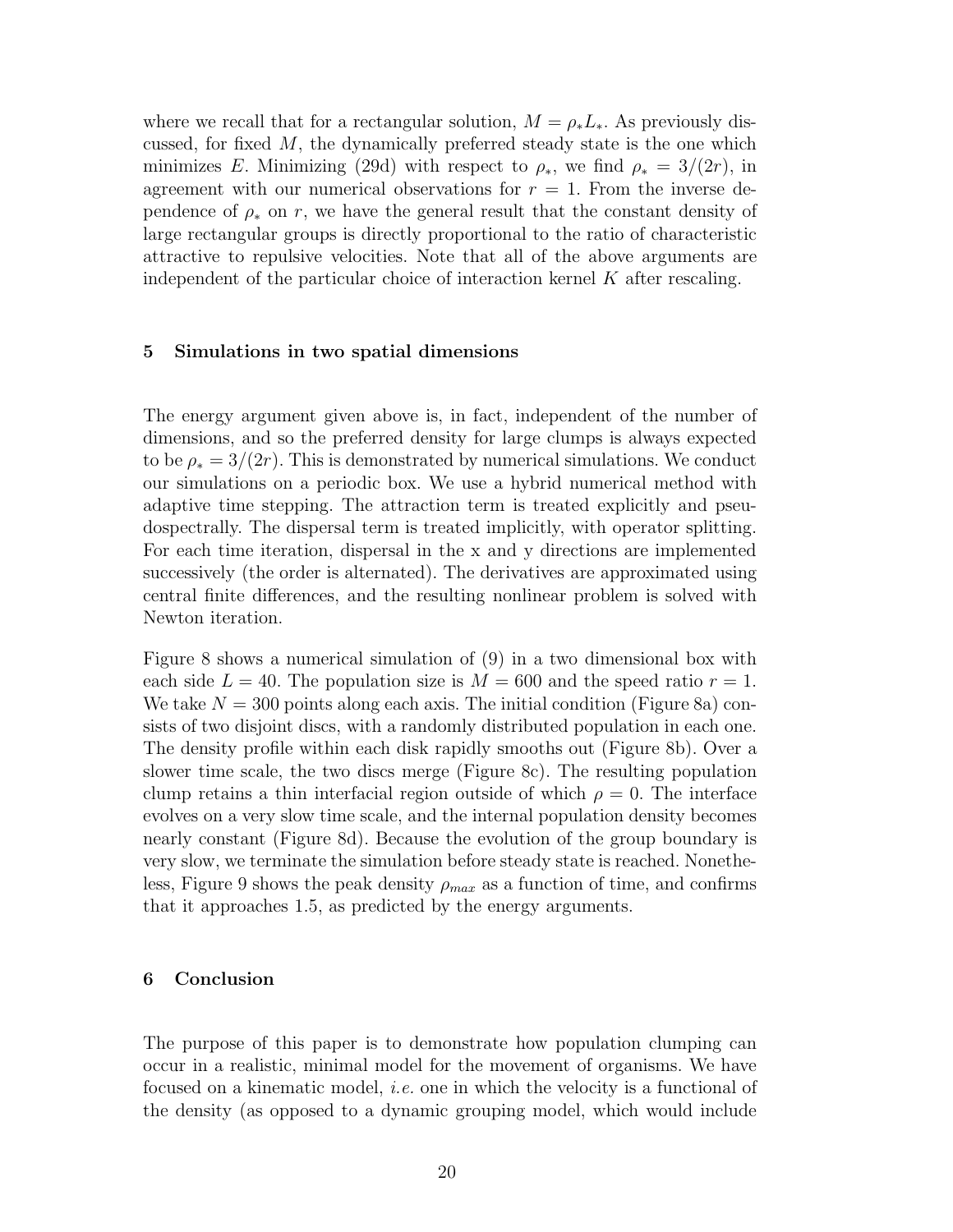

Fig. 8. (a-d) Population density profiles under the dynamics of (9). The initial condition consists of two disjoint discs, with the population randomly distributed in each. The population in each disc rapidly smooths out, and the two discs merge over a slower time scale, and form a group with a nearly constant internal population density. The simulations are conducted with population size  $M = 600$  and characteristic repulsive to attractive speed ratio  $r = 1$  on a box of size  $L = 40$  with  $N = 300$  gridpoints on each axis.

inertial forces). We have shown that the balance between nonlinear diffusion and nonlocal social attraction (which decays with distance) is sufficient for the formation of localized groups from initially disperse population profiles. Our focus has been on stationary, rather than traveling, solutions. Following the ideas in Topaz and Bertozzi (2004), group motion may be incorporated into the model by incorporating additional social interaction terms of incompressible form, which have been shown to provide cohesive group motion while preserving the properties of constant density and compact support. Alternatively, group motion may be provided by considering external factors such as movement up food gradients. Of course, our model can also be interpreted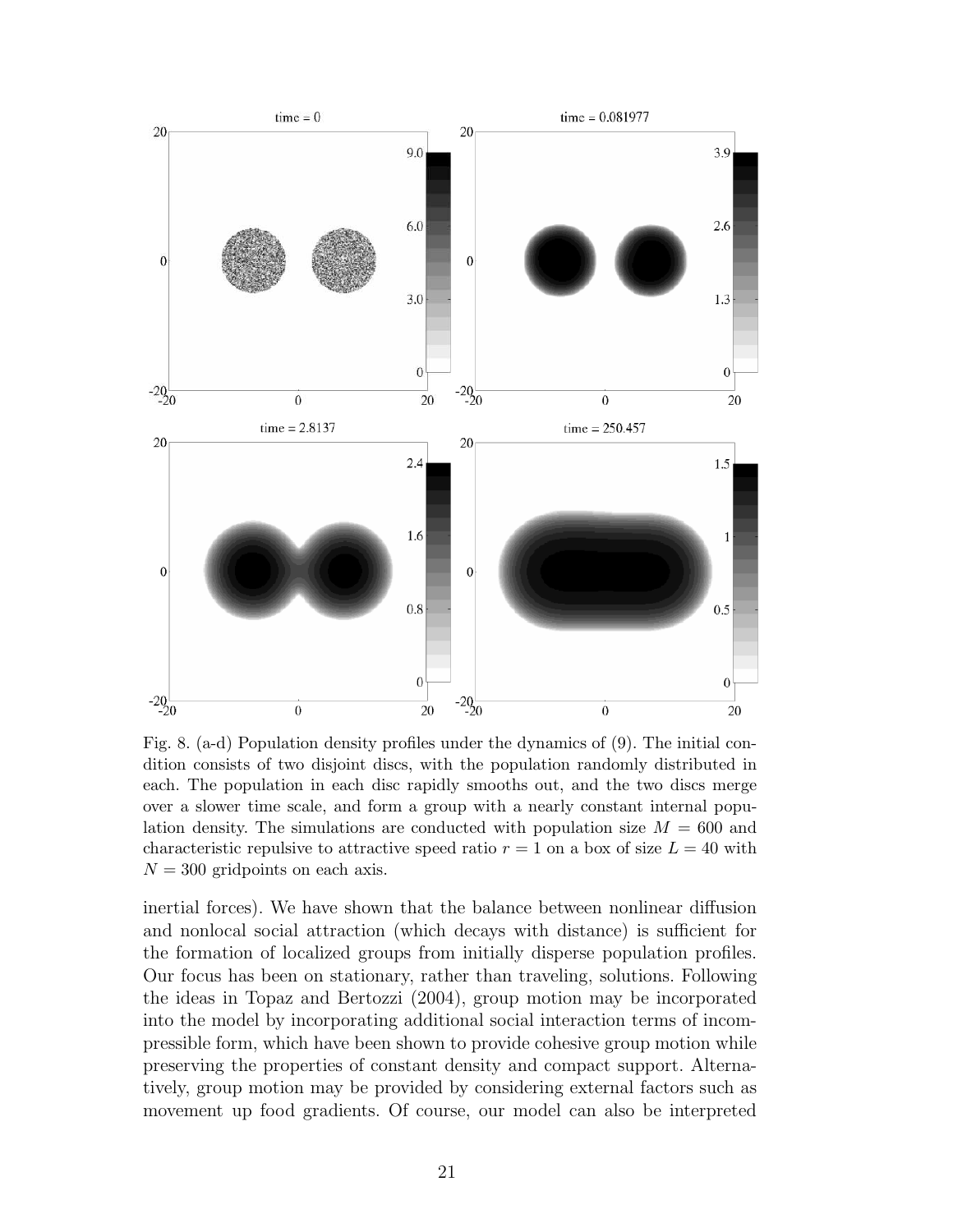

Fig. 9. Peak density  $\rho_{max}$  as a function of time (solid line) for the simulation shown in Figure 8. The peak density approaches 1.5 (broken line) as predicted by energy arguments.

simply as one for the formation of stationary clumps of organisms.

Our case study in one spatial dimension uncovered three key properties which agree with biological observation:

- (1) The groups are *truly* localized, *i.e.* they have well defined boundaries outside of which the population density is  $0<sup>1</sup>$ .
- (2) The density drops steeply to 0 at the edge, *i.e.* the density profile has infinite slope at the boundary.
- (3) For sufficiently large populations, there is a preferred density (or in the parlance of discrete models, a preferred inter-organism spacing) independent of the population size itself, i.e. adding more members to the group does not change the "packing" of organisms, but simply increases the spatial extent of the group.

Furthermore, for the case of two spatial dimensions, simulations revealed solutions which also have compact support, steep edges, and a constant internal population density. Finally, we have connected a macroscopic property of the population clumps, namely the preferred internal population density, to a property of the movement rules, namely the ratio of typical dispersive to attractive speeds, by analyzing an energy associated with the aggregation.

 $1$  We have considered the effect of random motion, incorporated as linear diffusion in the model (a term proportional to  $\nabla^2 \rho$  on the right hand side of eq. 9). Simulations (not shown) produced bump-like solutions with decaying tails rather than sharp edges. However, from another point of view, some Lagrangian models incorporating random motion, when converted to Eurlarian models, give rise to degenerate (rather  $\{\text{than linear}\}\$  diffusion terms exactly like that already appearing in (9). See Grünbaum and Okubo (1994) for a discussion.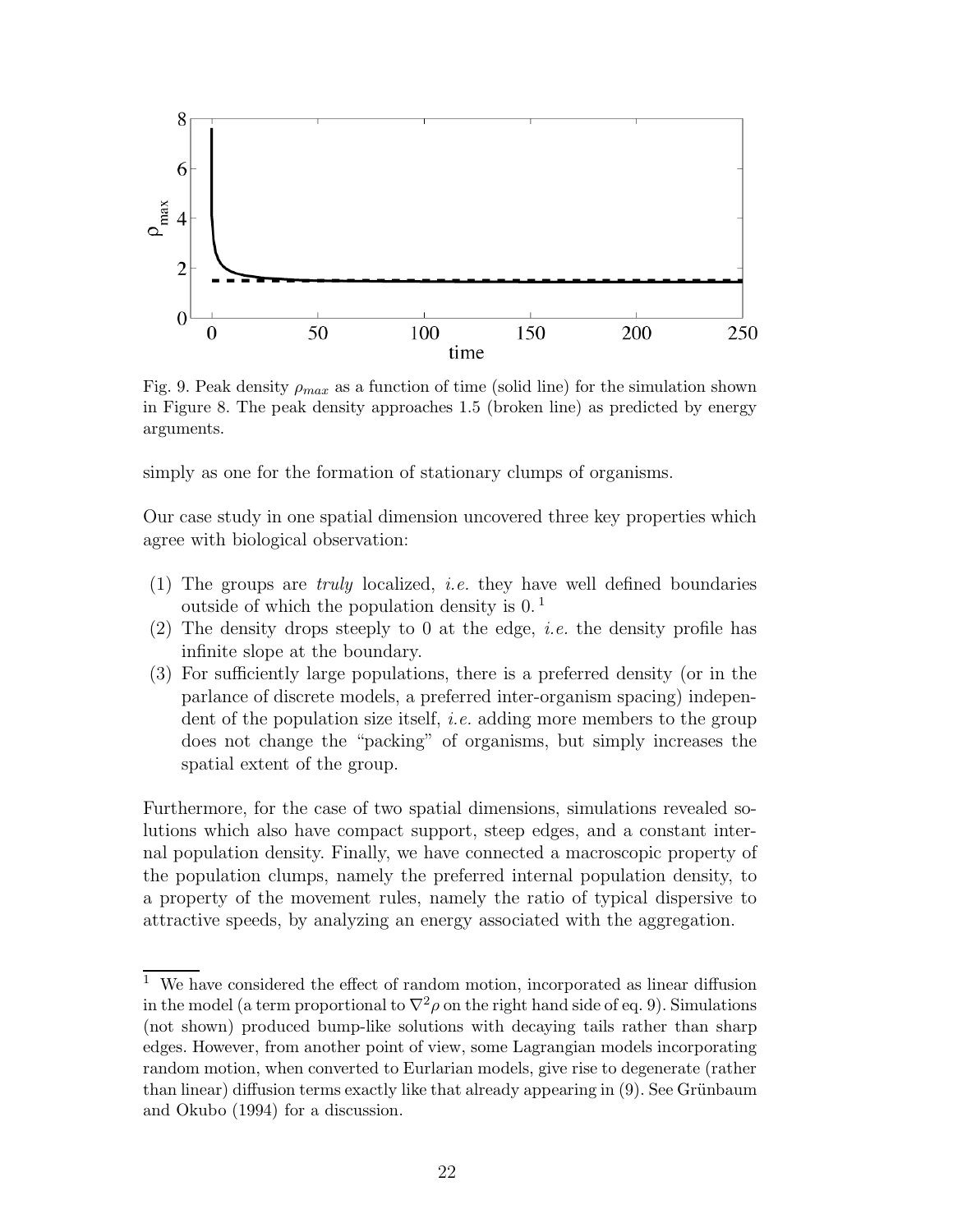### Acknowledgements

The research of CMT is supported by NSF VIGRE grant DMS-9983726. ALB is supported by ARO grant DAAD-19-02-1-0055, ONR grants N000140310073 and N000140410054, and NSF grant DMS-0244498. MAL is supported by grants from NSERC and the Canada Research Chairs program. We are grateful to Andrew Bernoff, Dejan Slepcev and Tom Witelski for helpful discussions.

#### References

- Aldana, M., Huepe, C., Jul. 2003. Phase transitions in self-driven manyparticle systems and related non-equilibrium models: A network approach. J. Stat. Phys. 112 (1–2), 135–153.
- Alt, W., 1985. Degenerate diffusion equations with drift functionals modeling aggregation. Nonlinear Analyis 9, 811–836.
- Bates, P., Fife, P., 1990. Spectral comparison principles for the Cahn-Hilliard and phase-field equations, and time scales for coarsening. Physica D 43 (2- 3), 335–348.
- Ben-Jacob, E., Cohen, I., Levine, H., Jun. 2000. Cooperative self-organization of microorganisms. Adv. Phys. 49 (4), 395–554.
- Bertozzi, A., Grün, G., Witelski, T., Nov. 2001. Dewetting films: Bifurcations and concentrations. Nonlinearity 14 (6), 1569–1592.
- Breder, C., 1954. Equations descriptive of fish schools and other animal aggregations. Ecology 35 (3), 361–370.
- Bressloff, P., 2004. Euclidean shift-twist symmetry in population models of self-aligning objects. SIAM J. Appl. Math. 64 (5), 1668–1690.
- Cahn, J., 1968. Spinodal decomposition. Trans. Metall. Soc. of AIME 242, 166–180.
- Camazine, S., Deneubourg, J., Franks, N., Sneyd, J., Theraulaz, G., Bonabeau, E., 2001. Self-Organization in Biological Systems. Princeton Studies in Complexity. Princeton University Press, Princeton, NJ.
- Couzin, I., Krause, J., James, R., Ruxton, G., Franks, N., Sept. 2002. Collective memory and spatial sorting in animal groups. J. Theor. Biol. 218 (1), 1–11.
- Crawford, J., Oct. 1991. Introduction to bifurcation theory. Rev. Mod. Phys. 63 (4), 991–1037.
- Cross, M., Hohenberg, P., Jul. 1993. Pattern formation outside of equilibrium. Rev. Mod. Phys. 65 (3), 851–1112.
- dal Passo, R., Demottoni, P., 1984. Aggregative effects for a reaction-advection equation. J. Math. Bio. 20, 103–112.
- Edelstein-Keshet, L., Watmough, J., Grünbaum, D., Jun. 1998. Do travelling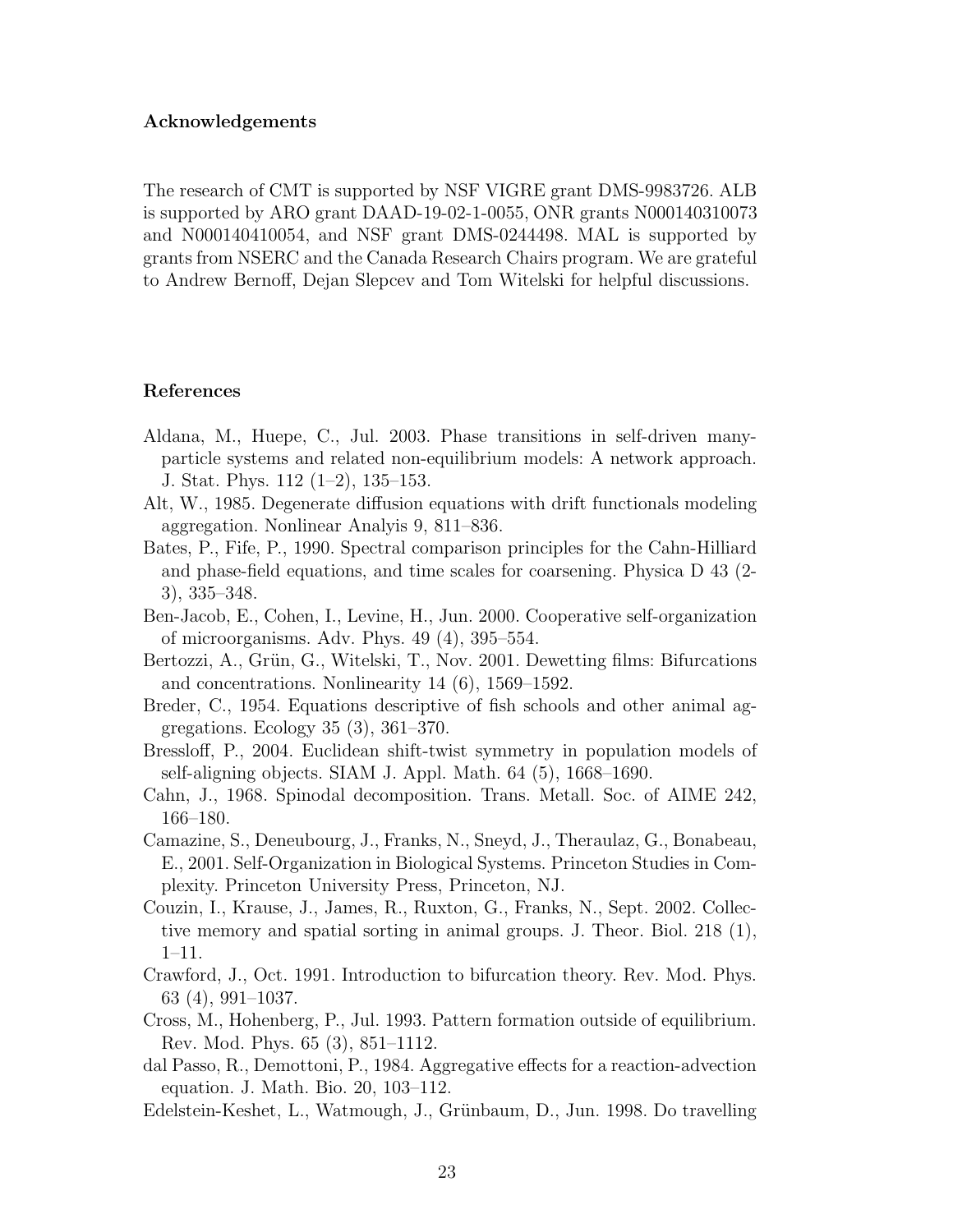band solutions describe cohesive swarms? An investigation for migratory locusts. J. Math. Bio. 36 (6), 515–549.

- Eilbeck, J., Furter, J., Grinfeld, M., 1989. On a stationary state characterization of transition from spinodal decomposition to nucleation behaviour in the Cahn-Hilliard model of phase separation. Phys. Lett. A 135 (4–5), 272–275.
- Erdmann, U., Ebeling, W., Jun. 2003. Collective motion of Brownian particles with hydrodynamic interactions. Fluct. Noise Lett. 3 (2), L145–L154.
- Erdmann, U., Ebeling, W., Anishchenko, V., Jun. 2002. Excitation of rotational modes in two-dimensional systems of driven Brownian particles. Phys. Rev. E 65, 061106.1–061106.9.
- Flierl, G., Grünbaum, D., Levin, S., Olson, D., Feb. 1999. From individuals to aggregations: The interplay between behavior and physics. J. Theor. Biol. 196 (4), 397–454.
- Glasner, K., Witelski, T., Jan. 2003. Coarsening dynamics of dewetting films. Phys. Rev. E 67, 016302.1–016302.12.
- Grégoire, G., Chaté, H., Jan. 2004. Onset of collective and cohesive motion. Phys. Rev. Lett. 92 (2), 025702.1–025702.4.
- Grégoire, G., Chaté, H., Tu, Y., Jul. 2001. Active and passive particles: Modeling beads in a bacterial bath. Phys. Rev. E 64 (1), 011902.1–011902.7.
- Grégoire, G., Chaté, H., Tu, Y., Jul. 2003. Moving and staying together without a leader. Physica D 181 (3–4), 157–170.
- Grünbaum, D., Okubo, A., 1994. Modelling social animal aggregations. In: Levin, S. (Ed.), Frontiers in Mathematical Biology. Vol. 100 of Lecture Notes in Biomathematics. Springer-Verlag, pp. 296 – 325.
- Holm, D., Putkaradze, V., 2005. Aggregation of finite size particles with variable mobility, preprint.
- Hosono, Y., Mimura, M., 1989. Localized cluster solutions of nonlinear degenerate diffusion equations arising in population dynamics. SIAM J. Math. Anal. 20, 845–869.
- Ikeda, T., 1984. Stationary solutions of a spatially aggregating population model. Proc. Jap. Acad. A 60, 46–48.
- Ikeda, T., 1985. Standing pulse-like solutions of a spatially aggregating population model. Jap. J. Appl. Math. 2, 111–149.
- Ikeda, T., Nagai, T., 1987. Stability of localized stationary solutions. Jap. J. Appl. Math. 4, 73–97.
- Kawasaki, K., 1978. Diffusion and the formation of spatial distributions. Math. Sci. 16 (183), 47–52.
- Levine, H., Rappel, W., Cohen, I., Jan. 2001. Self-organization in systems of self-propelled particles. Phys. Rev. E 63, 017101.1–017101.4.
- Mimura, M., Yamaguti, M., 1982. Pattern formation in interacting and diffusing systems in population biology. Adv. Biophys. 15, 19–65.
- Mogilner, A., Edelstein-Keshet, L., Jun. 1999. A non-local model for a swarm. J. Math. Bio. 38 (6), 534–570.
- Mogilner, A., Edelstein-Keshet, L., Bent, L., Spiros, A., Sep. 2003. Mutual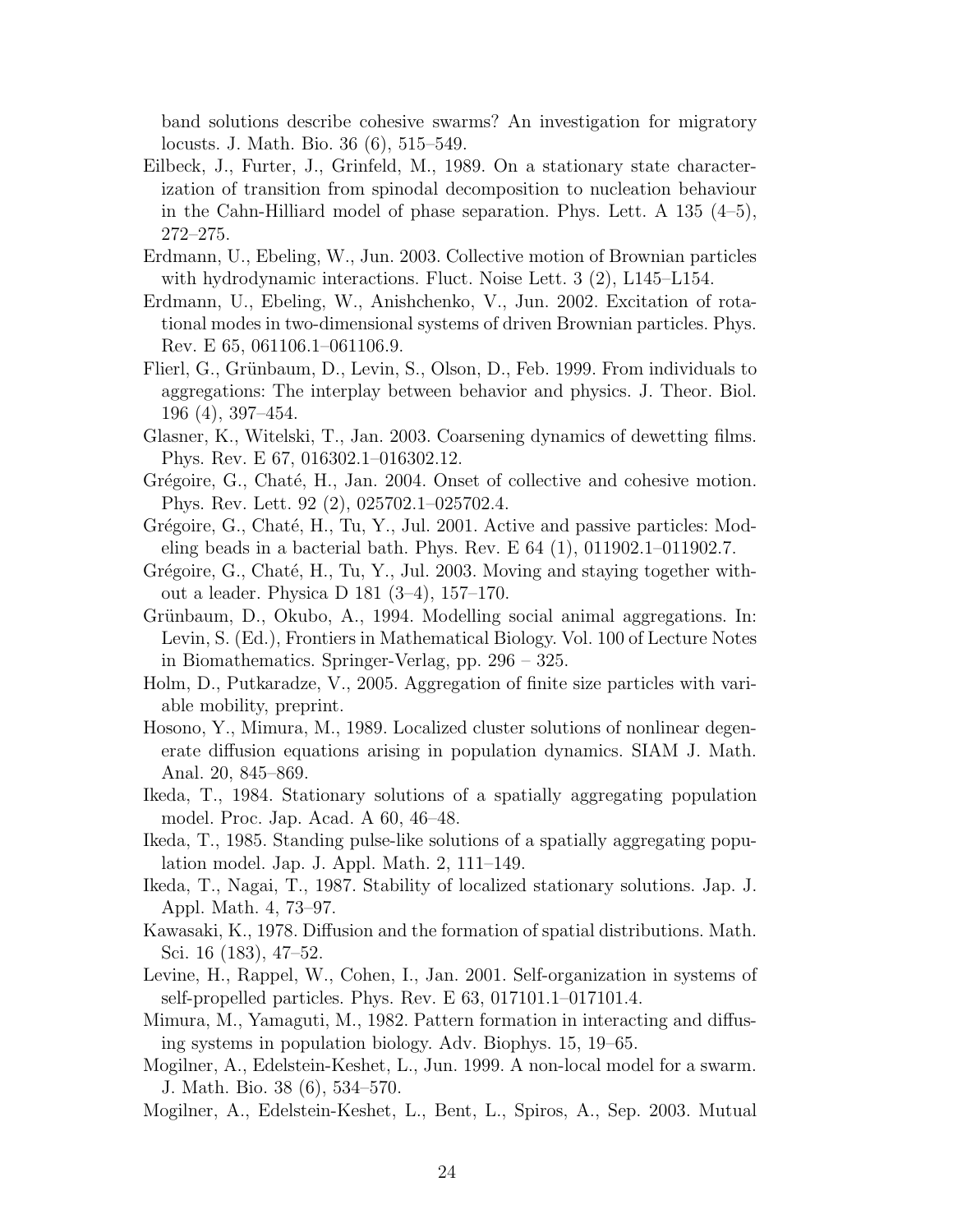interactions, potentials, and individual distance in a social aggregation. J. Math. Bio. 47 (4), 353–389.

- Nagai, T., Mimura, M., 1983. Asymptotic behavior for a nonlinear degenerate diffusion equation in population dynamics. SIAM J. Appl. Math. 43, 449– 464.
- Okubo, A., 1980. Diffusion and Ecological Problems. Springer, New York.
- Okubo, A., Grünbaum, D., Edelstein-Keshet, L., 2001. The dynamics of animal grouping. In: Okubo, A., Levin, S. (Eds.), Diffusion and Ecological Problems, 2nd Edition. Vol. 14 of Interdisciplinary Applied Mathematics: Mathematical Biology. Springer, New York, Ch. 7, pp. 197–237.
- Okubo, A., Levin, S. (Eds.), 2001. Diffusion and Ecological Problems, 2nd Edition. Vol. 14 of Interdisciplinary Applied Mathematics: Mathematical Biology. Springer, New York.
- Okubo, A., Sakamoto, W., Inagaki, T., Kuroki, T., 1977. Studies on the schooling behavior of fish. Bull. Jap. Soc. Sci. Fish 9, 1369–1377.
- Oron, A., Bankoff, S., 2001. Dynamics of a condensing liquid film under conjoining/disjoining pressures. Phys. Fluids 13 (5), 1107–1117.
- Parrish, J., Edelstein-Keshet, L., Apr. 1999. Complexity, pattern, and evolutionary trade-offs in animal aggregation. Science 284, 99–101.
- Parrish, J., Hamner, W. (Eds.), 1997. Animal Groups in Three Dimensions. Cambridge University Press, Cambridge, UK.
- Parrish, J., Viscido, S., Grünbaum, D., Jun. 2003. Self-organized fish schools: An examination of emergent properties. Bio. Bull. 202 (3), 296–305.
- Sakai, S., 1973. A model for group structure and its behavior. Biophys. 13, 82–90.
- Satsuma, J., Mimura, M., 1985. Exact treatments of nonlinear diffusion equations with singular integral terms. J Phys. Soc. Japan 54, 894–900.
- Schweitzer, F., Ebeling, W., Tilch, B., Aug. 2001. Statistical mechanics of canonical-dissipative systems and applications to swarm dynamics. Phys. Rev. E 64, 021110.1–021110.12.
- Simha, R., Ramaswamy, S., Jul. 2002a. Hydrodynamic fluctuations and instabilities in ordered suspensions of self-propelled particles. Phys. Rev. Lett. 89 (5), 028181.1–058101.4.
- Simha, R., Ramaswamy, S., Apr. 2002b. Statistical hydrodynamics of ordered suspensions of self-propelled particles: Waves, giant number fluctuations and instabilities. Physica A 306, 262–269.
- Suzuki, R., Sakai, S., 1973. Movement of a group of animals. Biophys. 13, 281–282.
- Toner, J., Tu, Y., Oct. 1998. Flocks, herds, and schools: A quantitative theory of flocking. Phys. Rev. E 58 (4), 4828–4858.
- Topaz, C., Bertozzi, A., 2004. Swarming patterns in a two-dimensional kinematic model for biological groups. SIAM J. Appl. Math. 65 (1), 152–174.
- Tyutyunov, Y., Senina, I., Arditi, R., Dec. 2004. Clustering due to acceleration in the response to population gradient: A simple self-organizational model. Am. Nat. 164 (6), 722–735.